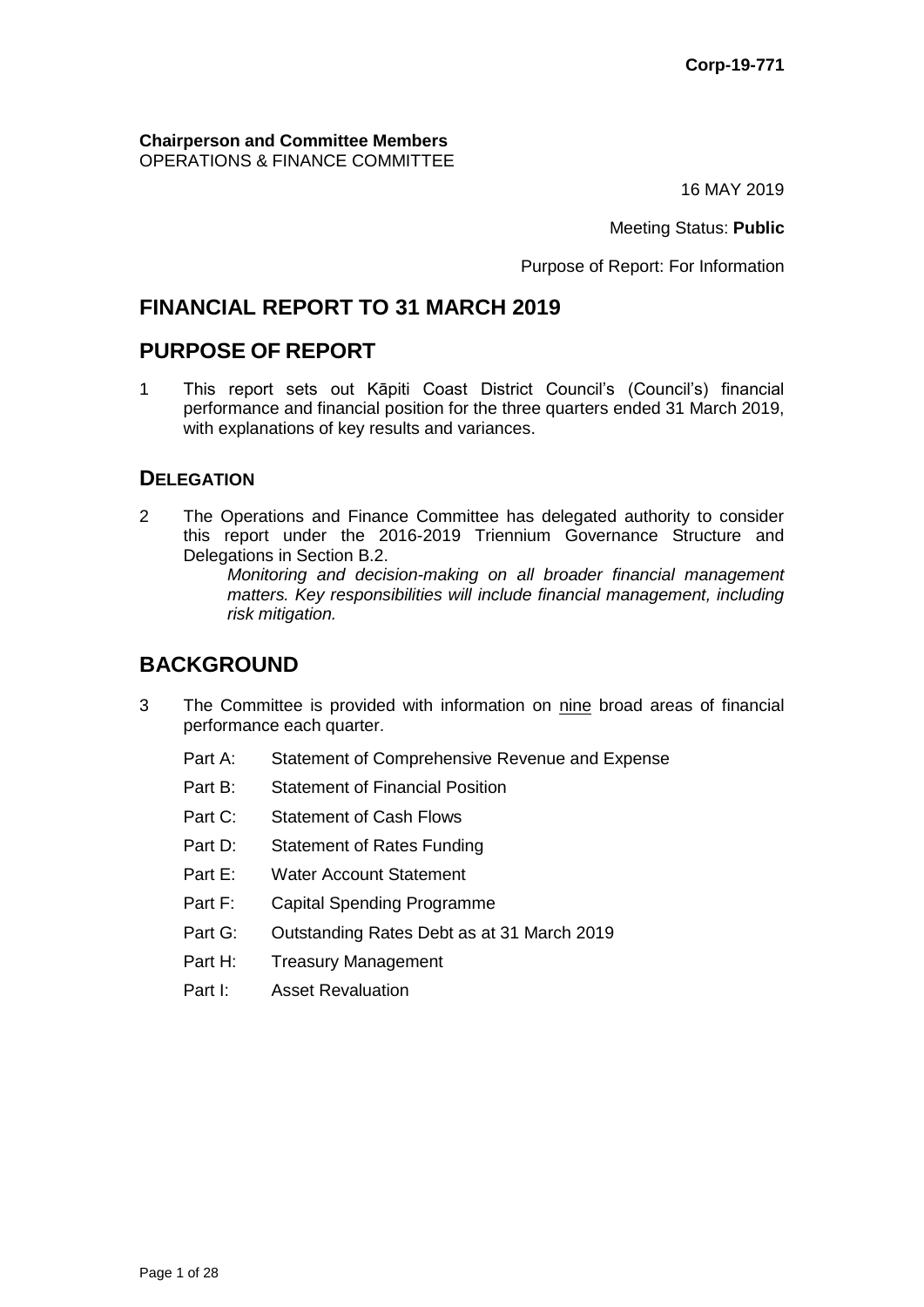## **Part A: Statement of Comprehensive Revenue and Expense**

- 4 The statement of comprehensive revenue and expense covers all of the Council's revenue and expenditure for the reporting period.
- 5 The net position of revenue less expenditure provides the operating surplus or deficit for the reporting period.
- 6 Table 1 below outlines the Council's actual revenue and expenses for the third quarter ended 31 March 2019, including the budget and forecast for the year ended 30 June 2019.

|                                                                |               | Year to date to 31 Mar 2019 |                                 | <b>Full Year 2018/19</b> |        |          |
|----------------------------------------------------------------|---------------|-----------------------------|---------------------------------|--------------------------|--------|----------|
| Table 1                                                        | <b>Actual</b> |                             | Budget Variance Forecast Budget |                          |        | Variance |
|                                                                | \$000         | \$000                       | \$000                           | \$000                    | \$000  | \$000    |
|                                                                |               |                             |                                 |                          |        |          |
| Rates                                                          | 48,188        | 47,913                      | 275                             | 64,136                   | 64,075 | 61       |
| Fees and Charges                                               | 6,832         | 7,335                       | (503)                           | 8,833                    | 9,319  | (486)    |
| <b>Grants and Subsidies</b>                                    | 3.456         | 3.692                       | (236)                           | 6,113                    | 5.691  | 422      |
| Development and Financial Contributions Revenue                | 1,424         | 807                         | 617                             | 1.578                    | 1,076  | 502      |
| <b>Other Operating Revenue</b>                                 | 1.386         | 352                         | 1.034                           | 12,995                   | 434    | 12.561   |
| Interest Income                                                | 1,673         | 2,182                       | (509)                           | 2,027                    | 2,856  | (829)    |
|                                                                |               |                             |                                 |                          |        |          |
| <b>Total Income</b>                                            | 62,959        | 62,281                      | 678                             | 95,682                   | 83,451 | 12,231   |
|                                                                |               |                             |                                 |                          |        |          |
| Personnel, maintenance & operations                            | 37,022        | 39,682                      | 2,660                           | 53,080                   | 53,475 | 395      |
| Depreciation and Amortisation                                  | 15,217        | 15,080                      | (137)                           | 20,283                   | 20,107 | (176)    |
| <b>Finance Expense</b>                                         | 7,219         | 7.712                       | 493                             | 9,546                    | 10,263 | 717      |
|                                                                |               |                             |                                 |                          |        |          |
| <b>Total Expenditure</b>                                       | 59,458        | 62,474                      | 3,016                           | 82,909                   | 83,845 | 936      |
|                                                                |               |                             |                                 |                          |        |          |
| <b>Operating (Deficit) / Surplus</b>                           | 3,501         | (193)                       | 3,694                           | 12,773                   | (394)  | 13,167   |
|                                                                |               |                             |                                 |                          |        |          |
| Revaluation of Property Plant and Equipment                    | 65            |                             | 65                              | 43.367                   | 43,367 |          |
| Unrealised gain/(loss) on revaluation of financial derivatives | (5,489)       |                             | (5,489)                         | (5,489)                  | (478)  | (5,011)  |
|                                                                |               |                             |                                 |                          |        |          |
| <b>Total Other Comprehensive Income and Expenditure</b>        | (5, 424)      | ٠                           | (5, 424)                        | 37,878                   | 42,889 | (5,011)  |
|                                                                |               |                             |                                 |                          |        |          |
| <b>Net Operating Surplus / (Deficit)</b>                       | (1, 923)      | (193)                       | (1,730)                         | 50,651                   | 42,495 | 8,156    |

#### **Financial performance summary**

- 7 Council's year to date (YTD) operating surplus of \$3.50 million is \$3.69 million favourable to budget. This comprises of a \$0.68 million favourable revenue variance and a \$3.02 million favourable expenditure variance.
- 8 The operating surplus is forecasted to be \$12.77 million by the end of the financial year, which is \$13.17 million favourable to budget.
- 9 The favourable YTD and forecast variances are mainly due to vesting of assets to Council as a result of subdivision activity and the expressway, more development and financial contributions revenue than planned, and additional rates revenue due to stronger growth in rateable units since the LTP was approved. It is also due to lower levels of operating expenditure for the first three quarters of the year in areas such as personnel, maintenance and general expenses. Please note that the forecast takes into account that the Kapiti Investment Funds are not progressing.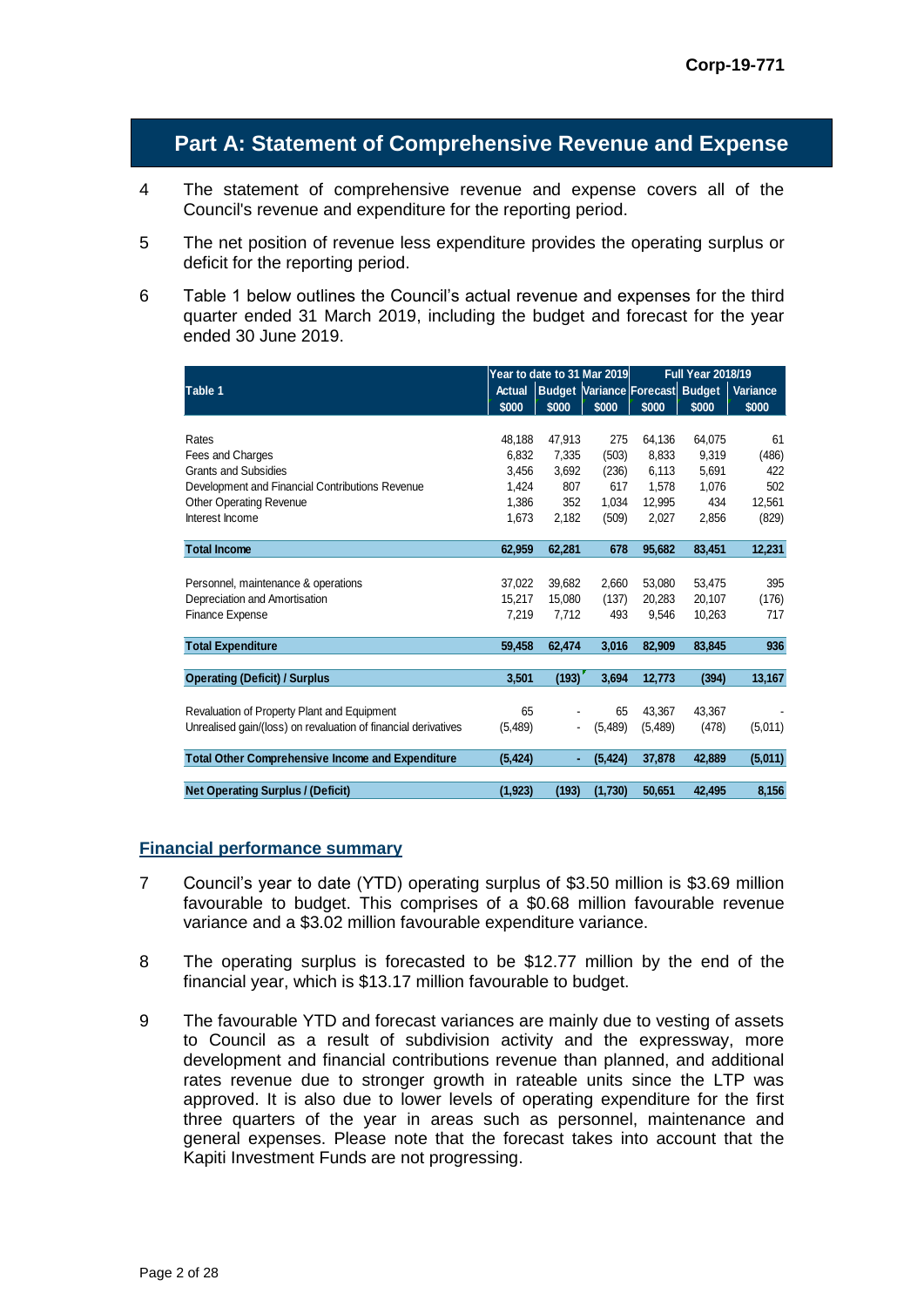- 10 Overall the council is currently forecasting a favourable variance of \$11,000 against its budgeted rates deficit of \$75,000. The budgeted deficit was funded by a portion of the 2017/18 surplus. The Council's full year performance is subject to change during the next quarter of the financial year.
- 11 Council's unrealised loss on revaluation of financial derivatives of \$5.49 million is due to derivative interest rates decreasing since 30 June 2018. There is no intention to realise these fair value changes (whether gains or losses). This is recognised for accounting purposes only and does not represent a cash gain or loss.

#### **Revenue performance - commentary**

#### 12 **Rates**

| Description              | Rates include all rates earned by the Council, including water<br>rates. Rates remissions and rates billed to the Council owned<br>properties are excluded.                                                                                                    |
|--------------------------|----------------------------------------------------------------------------------------------------------------------------------------------------------------------------------------------------------------------------------------------------------------|
| Year to Date<br>Variance | \$275,000 favourable to budget due to additional rates<br>revenue from additional property development finalised in<br>June 2018 after the rates were set. This development was in<br>Raumati Beach (6 lots), Paraparaumu (17 lots) and Waikanae<br>(15 lots). |
| Forecast<br>Variance     | \$61,000 favourable to budget due to additional rates revenue<br>as a result of stronger growth.                                                                                                                                                               |

#### 13 **Fees and charges**

| Description              | Fees and charges includes all non-rates revenue earned by<br>the Council for providing services to the Community. This<br>also includes fines and penalties charged.                                                  |
|--------------------------|-----------------------------------------------------------------------------------------------------------------------------------------------------------------------------------------------------------------------|
| Year to Date<br>Variance | \$503,000 unfavourable to budget, which is mainly driven by<br>lower rental lease income and regulatory income, including<br>building consents, resource consents, health license fees,<br>and parking infringements. |
| Forecast<br>Variance     | \$486,000 unfavourable to budget, which is mainly due to<br>lower rental lease income and regulatory income, including<br>building consents, resource consents, health license fees,<br>and parking infringements.    |

#### 14 **Grants and subsidies**

| Description              | Includes grants received by the Council for operating and<br>capital spending. The majority of grants revenue is received<br>from (NZTA) for their share of our roading maintenance and<br>capital spending programmes. |
|--------------------------|-------------------------------------------------------------------------------------------------------------------------------------------------------------------------------------------------------------------------|
| Year to Date<br>Variance | \$236,000 unfavourable to budget due to project delivery<br>delays in the Stride and Ride programme.                                                                                                                    |
| Forecast<br>Variance     | \$422,000 favourable to budget as work has been completed<br>to maximise the funding from NZTA, including increased<br>funding expected for low cost low risk category projects which<br>were previously not funded.    |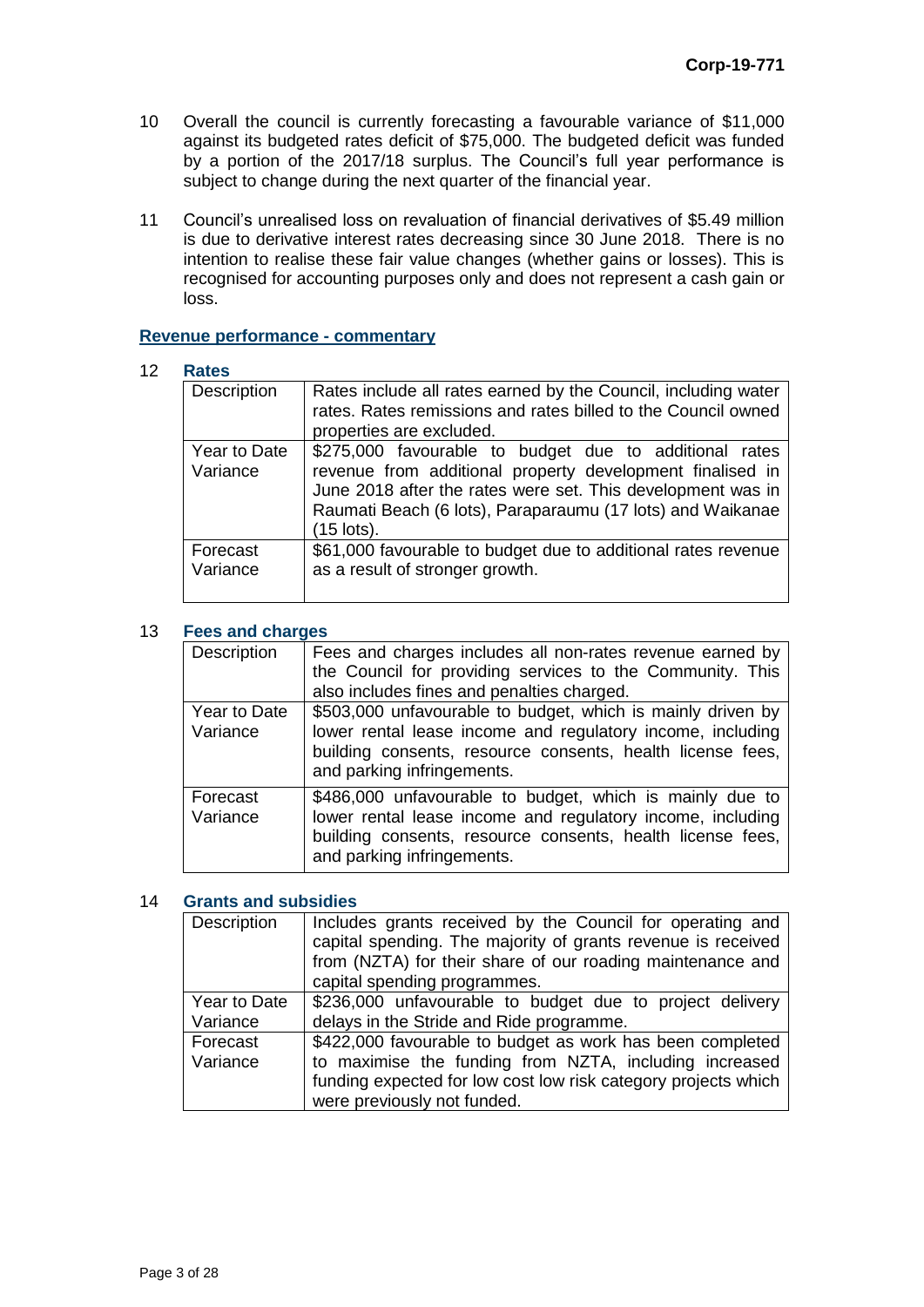## 15 **Development and financial contributions**

| Description  | Financial contributions are levied under the Resource<br>Management Act and cover Reserves Contributions levied on<br>developers at the time of subdivision.                                                                                                  |  |  |  |  |  |
|--------------|---------------------------------------------------------------------------------------------------------------------------------------------------------------------------------------------------------------------------------------------------------------|--|--|--|--|--|
|              | Development contributions are levied under the Local<br>Government Act 2002 and cover all key activities except<br>reserves and are levied on developers at the time of<br>subdivision. Developers' contributions to Council works are<br>treated as revenue. |  |  |  |  |  |
| Year to Date | \$617,000 favourable to budget due to higher subdivision                                                                                                                                                                                                      |  |  |  |  |  |
| Variance     | activity than planned. This increased development activity                                                                                                                                                                                                    |  |  |  |  |  |
|              | has been in Waikanae and Otaki.                                                                                                                                                                                                                               |  |  |  |  |  |
| Forecast     | Expected to be \$502,000 favourable to budget due to                                                                                                                                                                                                          |  |  |  |  |  |
| Variance     | increased building and subdivision activity.                                                                                                                                                                                                                  |  |  |  |  |  |
|              |                                                                                                                                                                                                                                                               |  |  |  |  |  |

## 16 **Other Operating Revenue**

| Description              | Includes assets vested to the Council, local government<br>petrol tax, donations and/or sponsorship and realised gains<br>on asset disposals. Note also that the value of land vested to<br>the Council as part subdivision activity in any year will be<br>recorded as revenue in that year. |
|--------------------------|-----------------------------------------------------------------------------------------------------------------------------------------------------------------------------------------------------------------------------------------------------------------------------------------------|
| Year to Date<br>Variance | \$1.03 million favourable to budget due to assets vested to the<br>Council as part of the subdivision process. These mainly<br>relate to Otaki and Waikanae.                                                                                                                                  |
| Forecast<br>Variance     | Forecasted to be \$12.56 million favourable to budget, due to<br>the vesting of roading assets (roads and land under roads)<br>from NZTA as result of the connector roads for the new<br>Expressway. These roads include Peka Peka, Hadfield, and<br>Te Kowhai link roads.                    |

#### 17 **Interest income**

| Description              | Interest income represents the Council's earnings on its term<br>deposits, overnight cash deposits and borrower notes held by<br>the Local Government Funding Agency.                    |
|--------------------------|------------------------------------------------------------------------------------------------------------------------------------------------------------------------------------------|
| Year to Date<br>Variance | \$509,000 unfavourable to budget which is due to the<br>Council's decision to not progress further with the Kapiti<br>investment funds.                                                  |
| Forecast<br>Variance     | \$829,000 unfavourable to budget due to the Council's<br>decision to not progress further with the Kapiti investment<br>funds. Interest expense will also be lower due to this decision. |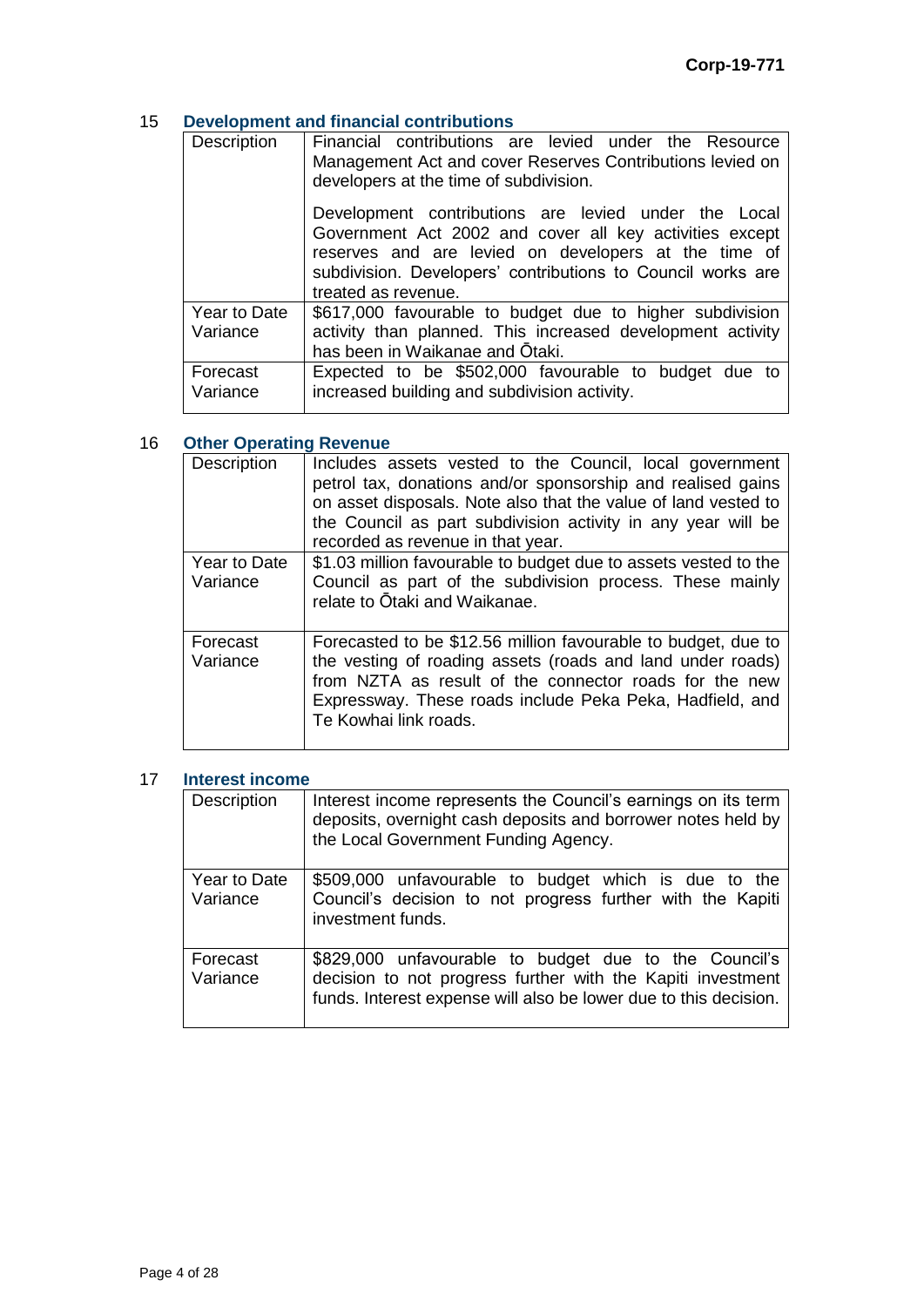## **Expenditure performance - commentary**

#### 18 **Personnel, maintenance & operations** Description | Includes personnel expenses, maintenance, business-asusual Council operating expenses, internal recoveries, grants and other sundry expenses. Year to Date Variance \$2.66 million favourable to budget due to lower levels of expenditure in the first three quarters of the year in the following areas: Personnel \$1.08 million – due to staffing vacancies across the organisation, partially offset by fixed term and other external resources used to backfill the positions. Maintenance and operations \$1.61 million – due to lower spending on: planned earnings from the Kapiti Investment funds due to the Council decision in January to not progress further with the Kapiti Investment Funds. Iwi Management Plan, Environmental Management and enforcement and in waste and travel safety plans. overall maintenance including ICT, Stormwater & Coastal and transfer stations. **Forecast** Variance \$395,000 favourable to budget which is primarily due to the Council decision in January to not progress further with the Kapiti Investment Funds.

## 19 **Depreciation and amortisation**

| Description              | Depreciation is the amortisation of the cost of property, plant<br>and equipment and intangible assets currently owned by the<br>Council.                                                             |
|--------------------------|-------------------------------------------------------------------------------------------------------------------------------------------------------------------------------------------------------|
| Year to Date<br>Variance | \$137,000 unfavourable to budget due to the final 2017/18<br>revaluation resulting in higher water asset values than<br>expected. These higher values give rise to increased<br>depreciation expense. |
| Forecast<br>Variance     | \$176,000 unfavourable to budget due to the three waters<br>asset revaluations being more than expected.                                                                                              |

#### 20 **Finance expense**

| Description  | Interest expense is incurred on borrowings.                |
|--------------|------------------------------------------------------------|
| Year to Date | \$493,000 favourable to budget because Council resolved to |
| Variance     | not progress further with the Kapiti Investment funds.     |
| Forecast     | \$717,000 favourable to budget because Council resolved to |
| Variance     | not progress further with the Kapiti Investment funds.     |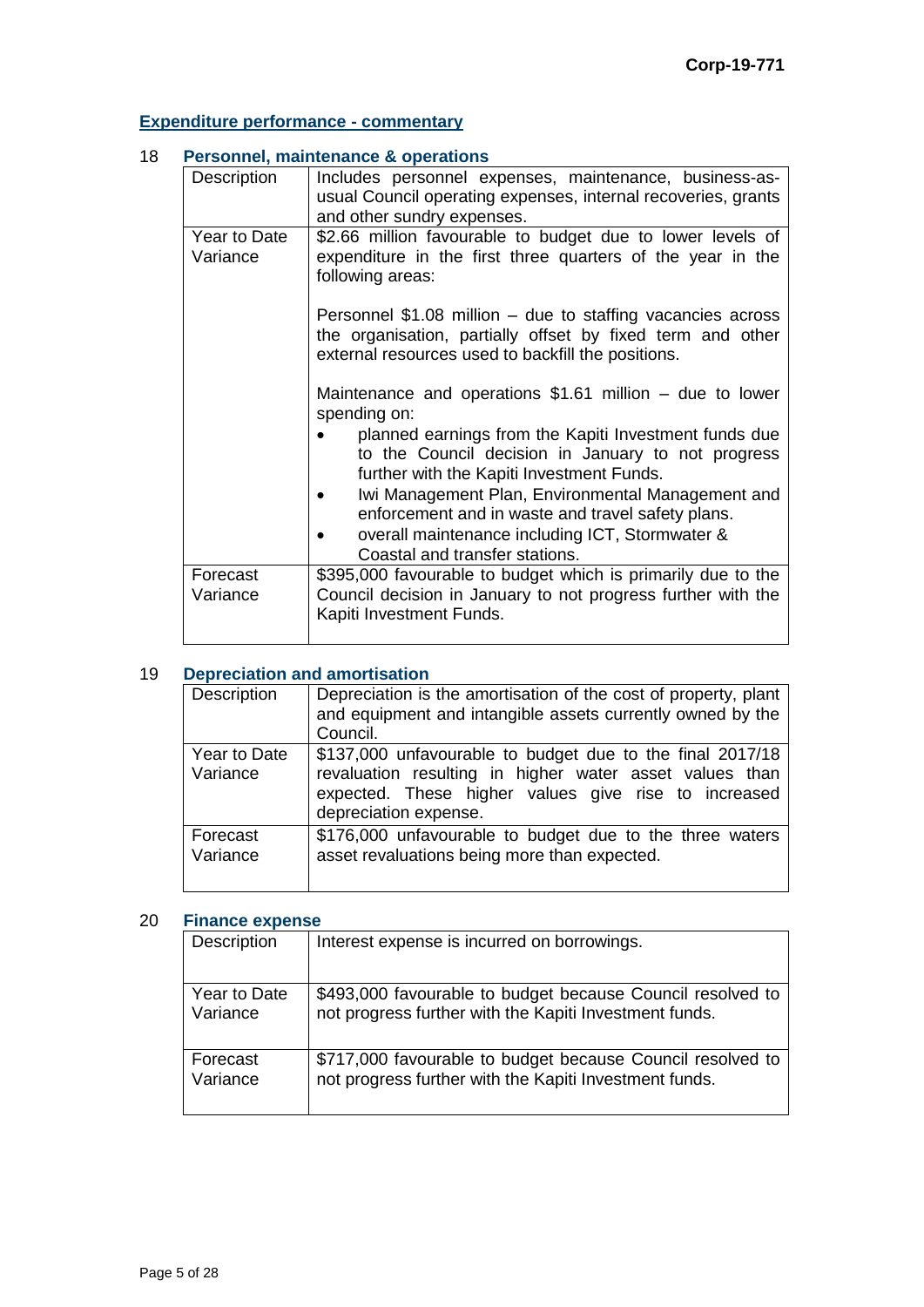## **Items reported below the line - commentary**

# 21 **Unrealised gain / (loss) on revaluation of derivatives**

| Description: | 1. The Council recognises its interest rate swaps at fair<br>value on a monthly basis. |  |  |  |  |  |
|--------------|----------------------------------------------------------------------------------------|--|--|--|--|--|
|              | 2. The change in fair value between 1 July 2018 and 31                                 |  |  |  |  |  |
|              | December 2018 is treated as either an unrealised gain                                  |  |  |  |  |  |
|              | (fair value has decreased) or an unrealised loss (fair                                 |  |  |  |  |  |
|              | value has increased).                                                                  |  |  |  |  |  |
| Year to Date | \$5.49 million unfavourable to budget because swap rates are                           |  |  |  |  |  |
| Variance     | lower compared to opening rates at 1 July 2018. (See Part H:                           |  |  |  |  |  |
|              | Treasury Management).                                                                  |  |  |  |  |  |
| Forecast     | Given the volatility of the financial markets, the full year                           |  |  |  |  |  |
| Variance     | forecast will always be aligned to the actual year to date fair                        |  |  |  |  |  |
|              | value of the committed swap portfolio.                                                 |  |  |  |  |  |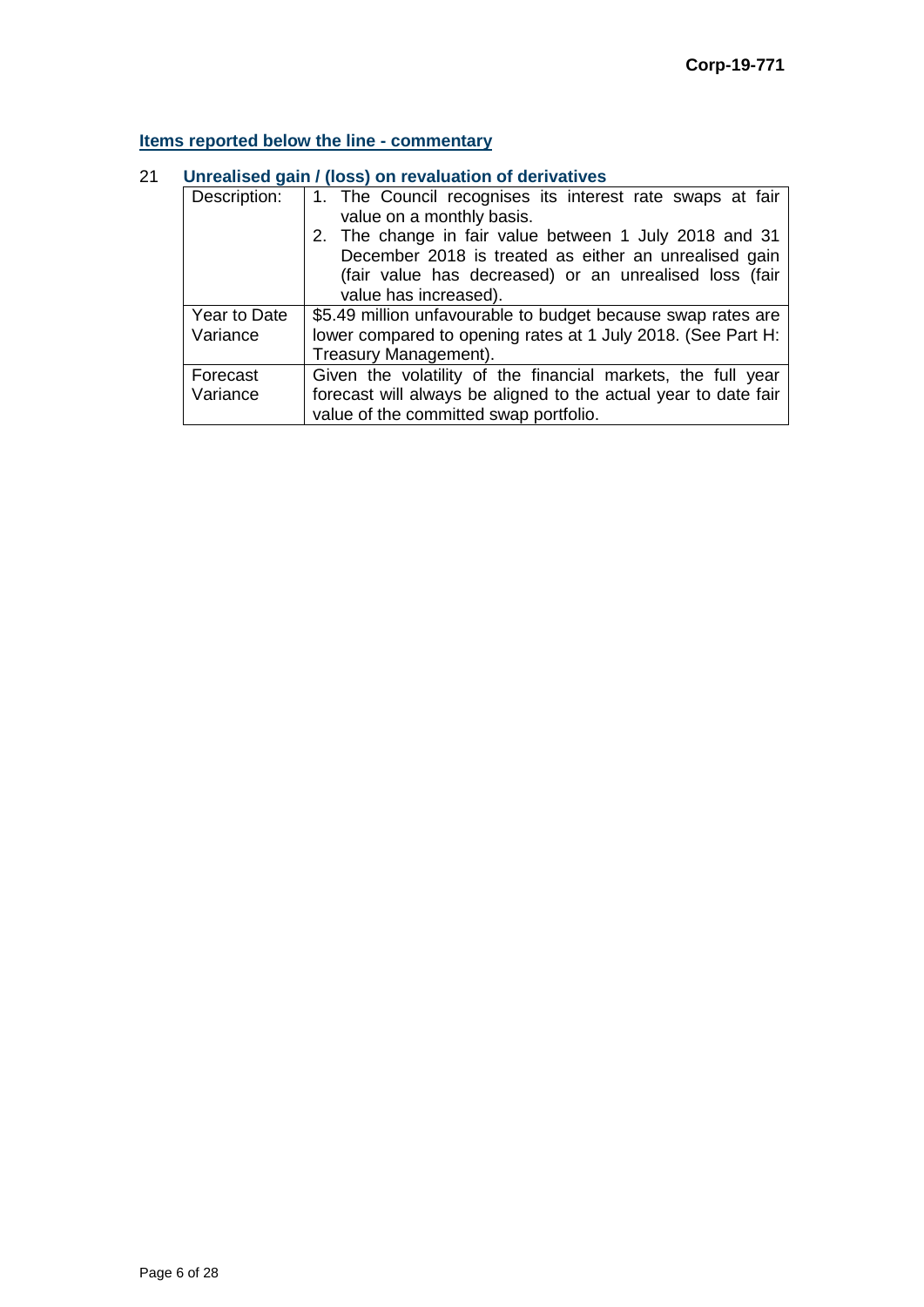## **Part B: Statement of Financial Position**

22 The Council's financial position as at 31 March 2019 and full year forecast and budget are set out in Table 2, followed by a summary of the key variances. Note that the Council does not prepare a monthly budget for the statement of financial position.

| Table 2                                          | 2018/19           |                              |                            |                 |
|--------------------------------------------------|-------------------|------------------------------|----------------------------|-----------------|
|                                                  | <b>YTD</b> actual | <b>Full year</b><br>forecast | <b>Full year</b><br>budget | <b>Variance</b> |
|                                                  | \$000             | \$000                        | \$000                      | \$000           |
| <b>Assets</b>                                    |                   |                              |                            |                 |
| Cash and cash equivalents                        | 167               | 200                          | 200                        |                 |
| Trade and other receivables                      | 7,418             | 8,062                        | 8,062                      |                 |
| Inventories                                      | 135               | 116                          | 116                        |                 |
| Property, plant and equipment<br>Forestry assets | 1,641,529<br>109  | 1,702,749<br>109             | 1,694,609<br>429           | 8,140<br>(320)  |
| Intangible assets                                | 747               | 2,583                        | 2,583                      |                 |
| Other financial assets                           | 51,256            | 58,496                       | 63,755                     | (5,259)         |
| Loans                                            | 489               | 466                          | 466                        |                 |
| <b>Total assets</b>                              | 1,701,850         | 1,772,781                    | 1,770,220                  | 2,561           |
| <b>Liabilities</b>                               |                   |                              |                            |                 |
| Trade and other payables                         | 13,942            | 19,894                       | 19,894                     |                 |
| Employee benefit liabilities                     | 2,172             | 2,778                        | 2,778                      |                 |
| Deposits                                         | 1,172             | 820                          | 820                        |                 |
| <b>Borrowings</b>                                | 195,300           | 210,000                      | 226,175                    | 16,175          |
| Provisions                                       | 3,937             | 4,183                        | 4,183                      |                 |
| Derivative financial instruments                 | 18,685            | 18,685                       | 11,392                     | (7, 293)        |
| <b>Total liabilities</b>                         | 235,208           | 256,360                      | 265,242                    | 8,882           |
| <b>Public equity</b>                             |                   |                              |                            |                 |
| <b>Accumulated funds</b>                         | 568,367           | 576,559                      | 565,116                    | 11,443          |
| Reserves and special funds                       | 4,159             | 3,021                        | 3,021                      |                 |
| <b>Revaluation reserve</b>                       | 894,116           | 936,841                      | 936,841                    |                 |
| <b>Total equity</b>                              | 1,466,642         | 1,516,421                    | 1,504,978                  | 11,443          |
| <b>Total liabilities and equity</b>              | 1,701,850         | 1,772,781                    | 1,770,220                  | (2, 561)        |

#### **Year to date Summary**

- 23 The Council's only material changes to its financial position since 30 June 2018 were in respect to other financial assets and gross borrowings.
- 24 \$30 million of long term debt matured in March 2019. The full amount was funded by the prefunding programme, with \$30 million of term deposits maturing on the same day.
- 25 \$5 million of new debt was issued during the quarter, bringing the total amount of new debt acquired in the past nine months to \$20 million. This was all placed on fixed term deposit as part of Council's prefunding programme. (see part H: Treasury management).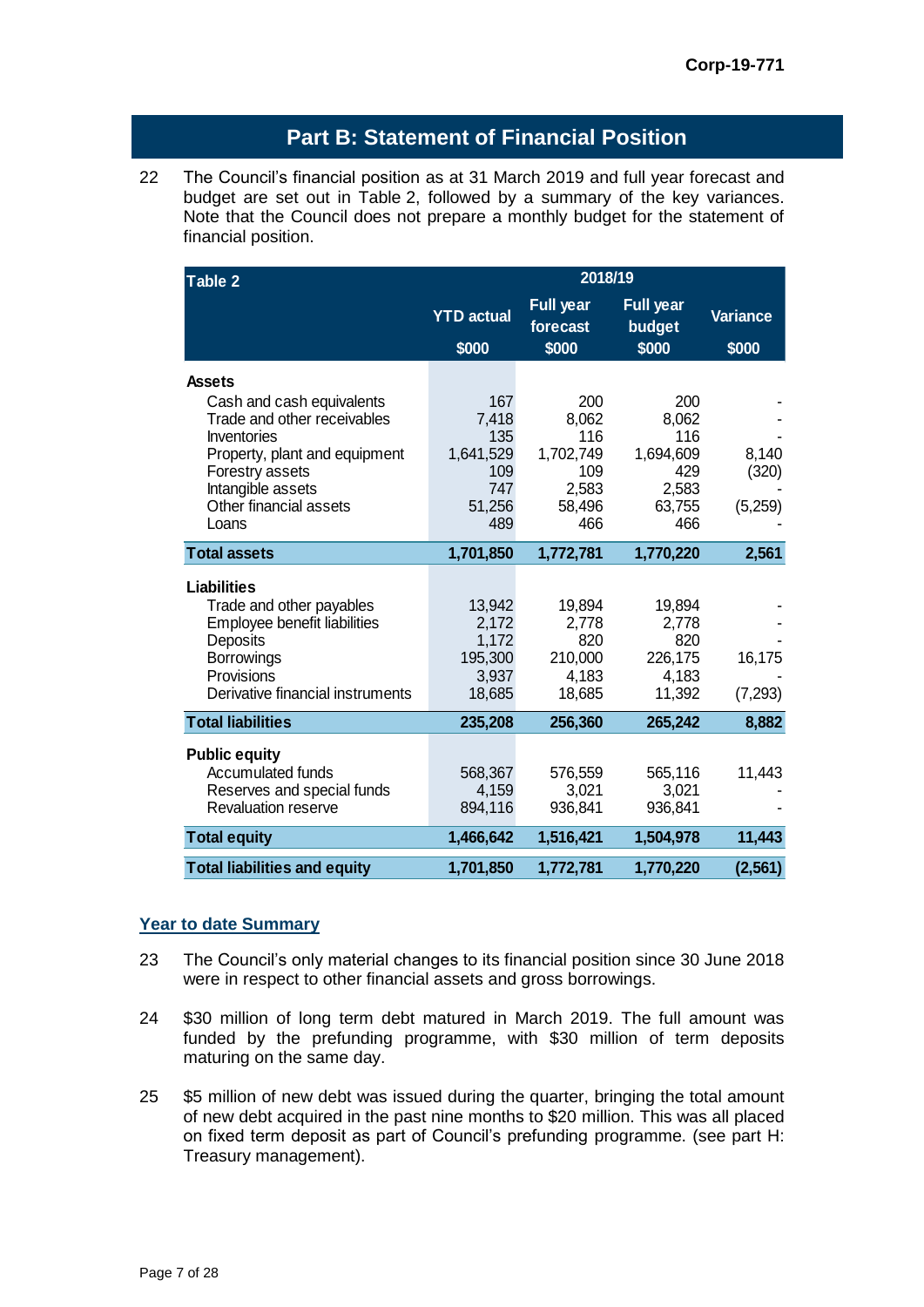26 In addition to the \$20 million term deposit placement, \$13 million of surplus cash was placed on short term deposit, for payment towards the 2018/19 capital works programme. (see part H: Treasury management).

#### **Full year forecast Summary**

- 27 Property, plant and equipment are forecast to be \$8.14 million favourable to year-end budget. This is mainly due to the vesting of \$12.56 million of roading assets (roads and land under roads) from NZTA as result of the new expressway. This additional vesting is offset by the estimated 2018/19 Capex programme carry forwards of \$6.23 million.
- 28 Net borrowings (Borrowings less Other Financial assets) are forecast to be \$10.92 million favourable to budget at year-end. This is mainly due to Council not progressing with in the Kapiti Investment Funds (\$20 million), offset by the projected increase in prefunding (\$10 million).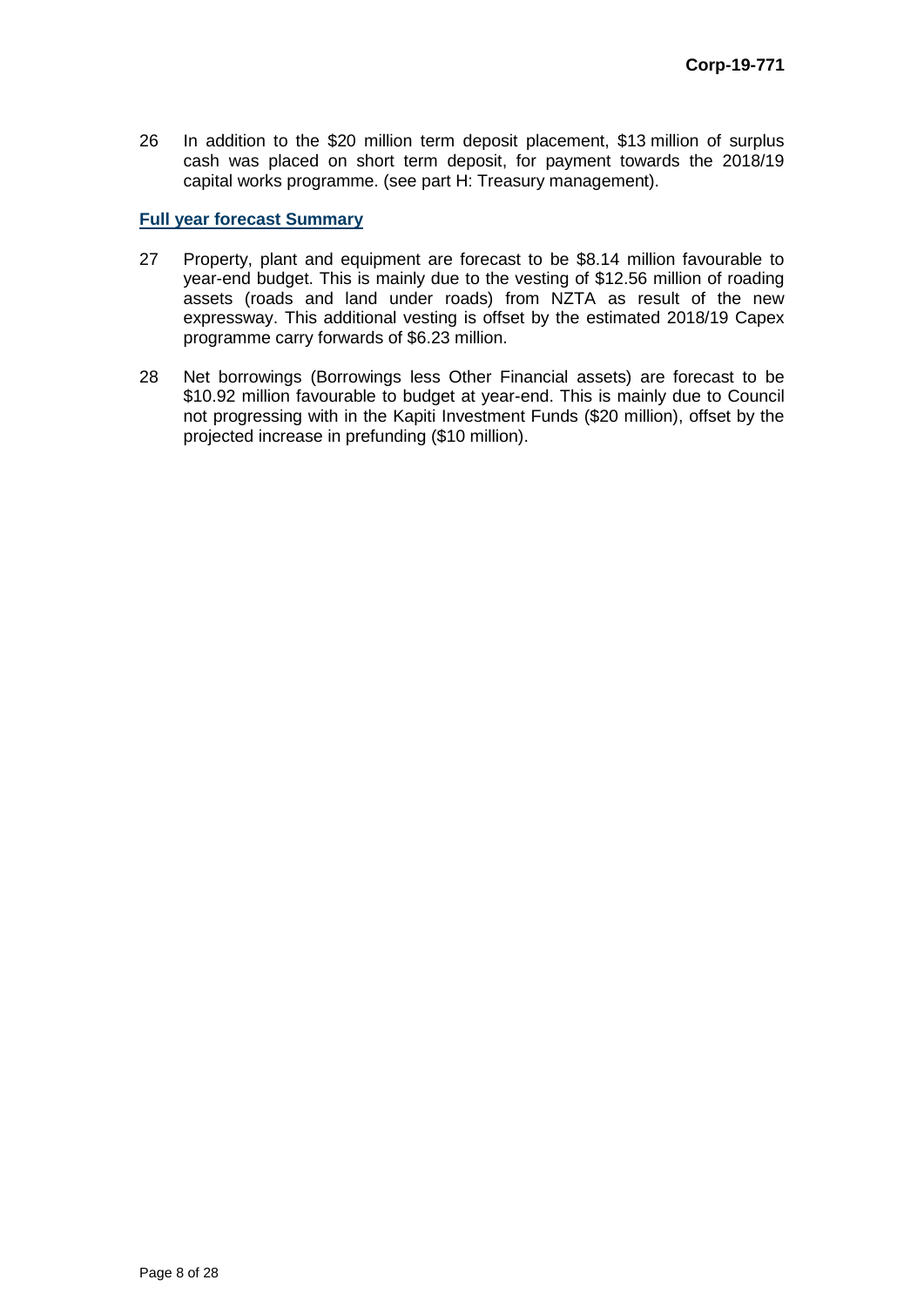# **Part C: Statement of Cash Flows**

#### 29 The Council's cash flow for the half year ended 31 March 2019 and full year forecast are set out in Table 3, followed by a summary of key variances.

| Table 3                                                         | 2018/19           |                  |                  |                  |
|-----------------------------------------------------------------|-------------------|------------------|------------------|------------------|
|                                                                 | <b>YTD</b> actual | <b>Full year</b> | <b>Full year</b> | <b>Full Year</b> |
|                                                                 |                   | forecast         | budget           | Variance         |
|                                                                 | \$000             | \$000            | \$000            | \$000            |
| Cash flows from operating activities<br>Cash was provided from: |                   |                  |                  |                  |
| Kapiti Coast District Council rates                             |                   |                  |                  | 41               |
| Greater Wellington Regional Council Rates                       | 48,004<br>9,058   | 64,116           | 64,075           |                  |
| Grants and subsidies - operating                                | 1,287             | 1,815            | 1,701            | 114              |
| Interest received                                               | 1,380             | 2,217            | 2,799            | (582)            |
| Charges and fees                                                | 8,741             | 11,103           | 10,828           | 275              |
| GST (net)                                                       | (123)             | 206              | 206              |                  |
|                                                                 | 68,347            | 79,457           | 79,609           | (152)            |
| Cash was applied to:                                            |                   |                  |                  |                  |
| Payments to employees and suppliers                             | 39,691            | 51,066           | 53,589           | (2,523)          |
| Rates paid to Greater Wellington Regional Council               | 9,058             |                  |                  |                  |
|                                                                 | 48,749            | 51,066           | 53,589           | (2, 523)         |
| Net cash flows from operating activities                        | 19,598            | 28,391           | 26,020           | 2,371            |
| <b>Cash flows from investing activities</b>                     |                   |                  |                  |                  |
| Cash was provided from:                                         |                   |                  |                  |                  |
| Loan repayment/Term deposit maturities                          | 38,018            | 45,550           | 30,631           | 14,919           |
| Proceeds from sale of property, plant and equipment             | 33                |                  |                  |                  |
| Proceeds from capital grants                                    | 2,169             | 4,300            | 3,990            | 310              |
|                                                                 | 40,220            | 49,850           | 34,621           | 15,229           |
| Cash was applied to:                                            |                   |                  |                  |                  |
| Construction and purchase of property, plant and                |                   |                  |                  |                  |
| equipment and intangibles                                       | 10,495            | 27,939           | 29,439           | (1,500)          |
| Purchase of investments                                         | 36,320            | 46,000           | 30,000           | 16,000           |
|                                                                 | 46,815            | 73,939           | 59,439           | 14,500           |
| Net cash flows from investing activities                        | (6, 595)          | (24,089)         | (24, 818)        | 729              |
| <b>Cash flows from financing activities</b>                     |                   |                  |                  |                  |
| Cash was provided from:                                         |                   |                  |                  |                  |
| Short-term borrowings                                           | 23,125            |                  |                  |                  |
| Long-term borrowings                                            | 20,000            | 35,000           | 38,856           | (3,856)          |
|                                                                 | 43,125            | 35,000           | 38,856           | (3,856)          |
| Cash was applied to:                                            |                   |                  |                  |                  |
| Interest on borrowings                                          | 7,188             | 9,302            | 10,058           | (756)            |
| Short-term borrowings                                           | 22,825            |                  |                  |                  |
| Long-term borrowings                                            | 30,000            | 30,000           | 30,000           |                  |
|                                                                 | 60,013            | 39,302           | 40,058           | (756)            |
| Net cash flows from financing activities                        | (16, 888)         | (4, 302)         | (1,202)          | (3, 100)         |
| Net increase/(decrease) in cash and cash equivalents            | (3,885)           |                  |                  |                  |
| Add total cash and cash equivalents at 1 July 2018              | 4,052             | 200              | 200              |                  |
| Total cash and cash equivalents                                 | 167               | 200              | 200              |                  |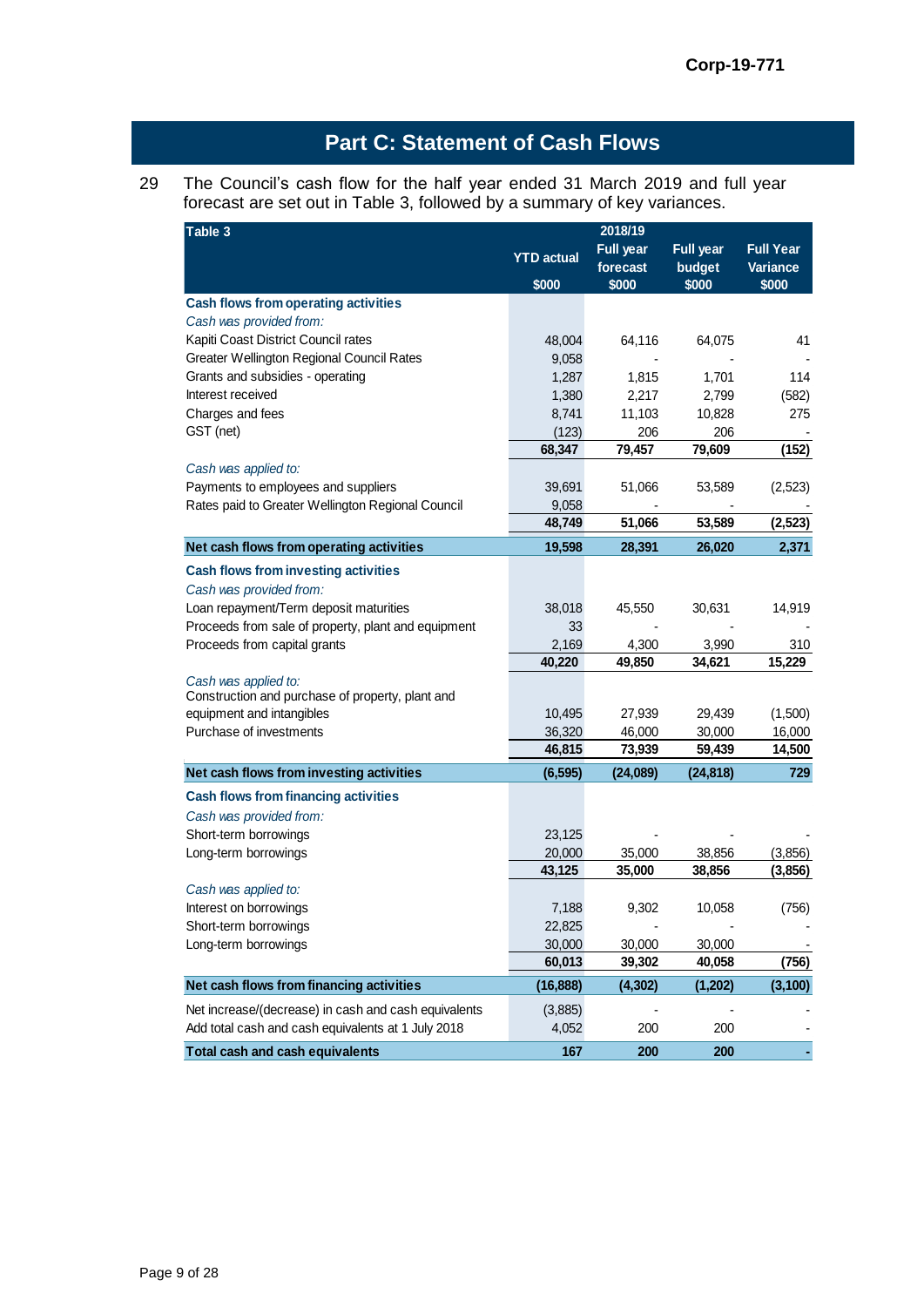#### **Year to date Summary**

- 30 The Council's material changes to its cash flow management for the three quarters ended 31 March 2019 were:
	- 30.1 \$20 million of new long term debt was issued during the year;
	- 30.2 \$36 million of funds were placed on fixed term deposit (\$20 million new debt and \$16 million surplus cash);
	- 30.3 \$30 million of long term debt matured during March 2019;
	- 30.4 \$38 million of term deposits matured (\$30 million prefunded for the repayment of the debt maturity and \$7.5 million of surplus cash that was placed on fixed deposit); and
	- 30.5 \$10.5 million was paid in relation to the Council's capital expenditure programme.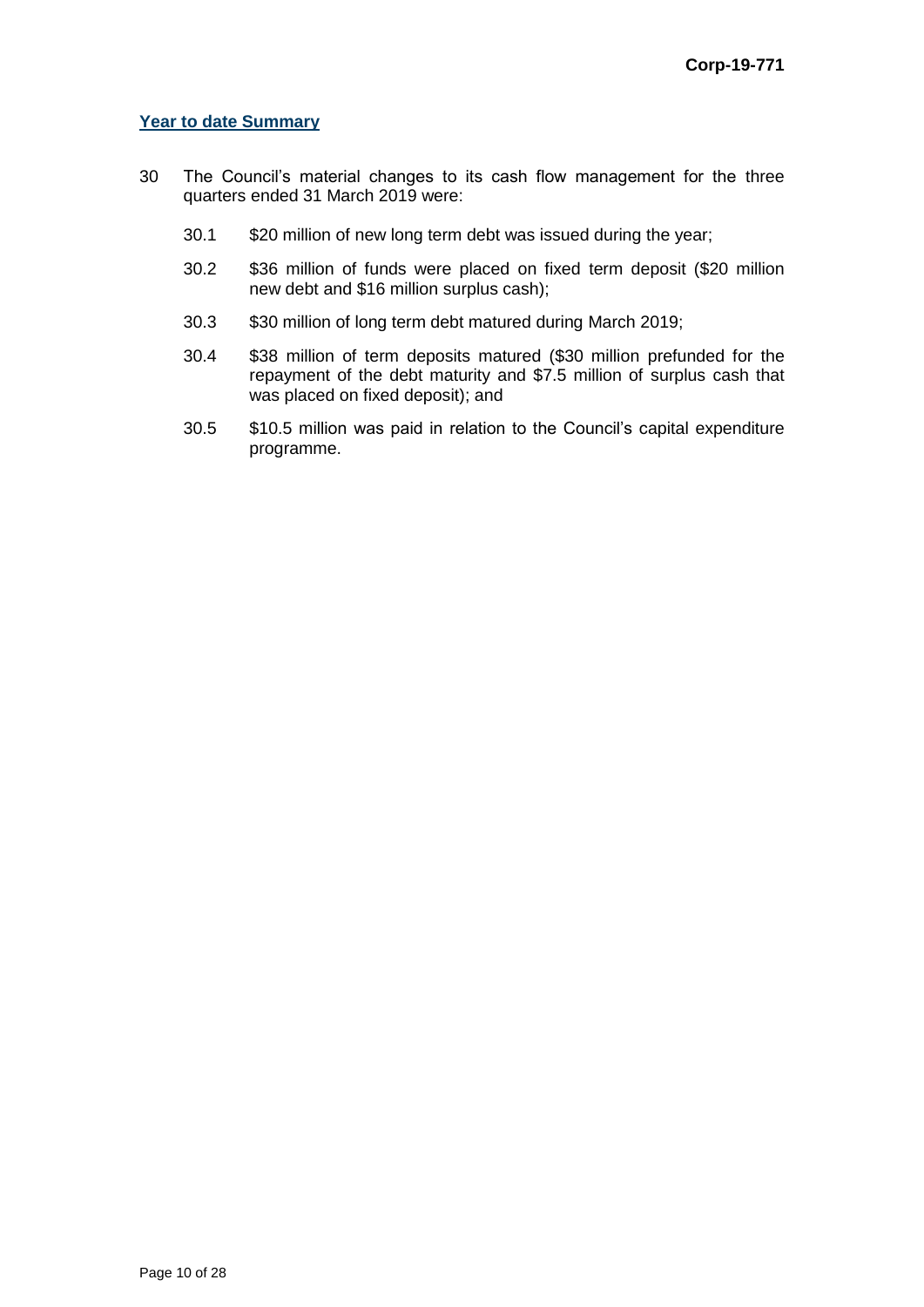## **Part D: Statement of Rates Funding**

- 31 The rates surplus/(deficit) is different to the operating surplus/(deficit) per the Statement of Comprehensive Revenue and Expense as shown on page 2, due to the following:
	- operating surplus/(deficit) covers all of the Council's operating revenue and expense from all funding sources, including vested assets.
	- the rates surplus/(deficit) only covers the Council's revenue and expenses that are rates funded.
- 32 Table 4 below details the actual year to date rates funding surplus / (deficit) for the quarter ending 31 March 2019 and for the 2018/19 year.

| Table 4: Rates revenue requirement                      | 2018/19<br><b>YTD actual</b> | 2018/19<br>Year | 2018/19<br>Year |
|---------------------------------------------------------|------------------------------|-----------------|-----------------|
|                                                         | \$000                        | forecast        | <b>Budget</b>   |
|                                                         |                              | \$000           | \$000           |
|                                                         |                              |                 |                 |
| <b>Operating (deficit)/surplus</b>                      | 3,501                        | 12,773          | (394)           |
| Adjusted by income and expenditure not funded by rates: |                              |                 |                 |
| Net Expenditure funded by reserves and special funds    | (22)                         | 110             | 58              |
| Capital funding and vesting of assets                   | (3,592)                      | (16, 815)       | (3,607)         |
| Revaluation of Council's assets                         |                              |                 |                 |
| Unfunded Depreciation                                   | 2,901                        | 3.868           | 3,868           |
| Underlying net rates surplus/(deficit)                  | 2,788                        | (64)            | (75)            |
| Represented by:                                         |                              |                 |                 |
| Net underspend across the organisation                  | 2.788                        | (64)            | (75)            |
| Rates surplus / (deficit)                               | 2,788                        | (64)            | (75)            |

- 33 The year to date rates surplus of \$2.79 million is mainly due to lower levels of operating expenditure than planned (in areas such as personnel, maintenance and general expenses), and additional rates revenue due to growth in rateable units since the LTP was approved.
- 34 Overall the council is currently forecasting a favourable variance of \$11,000 against its budgeted rates deficit of \$75,000. This deficit was funded by a portion of the 2017/18 surplus. While the Council's full year performance is subject to change during the next quarter of the financial year, the Council is working hard to ensure that we meet the budget or finish the year with a small rates surplus.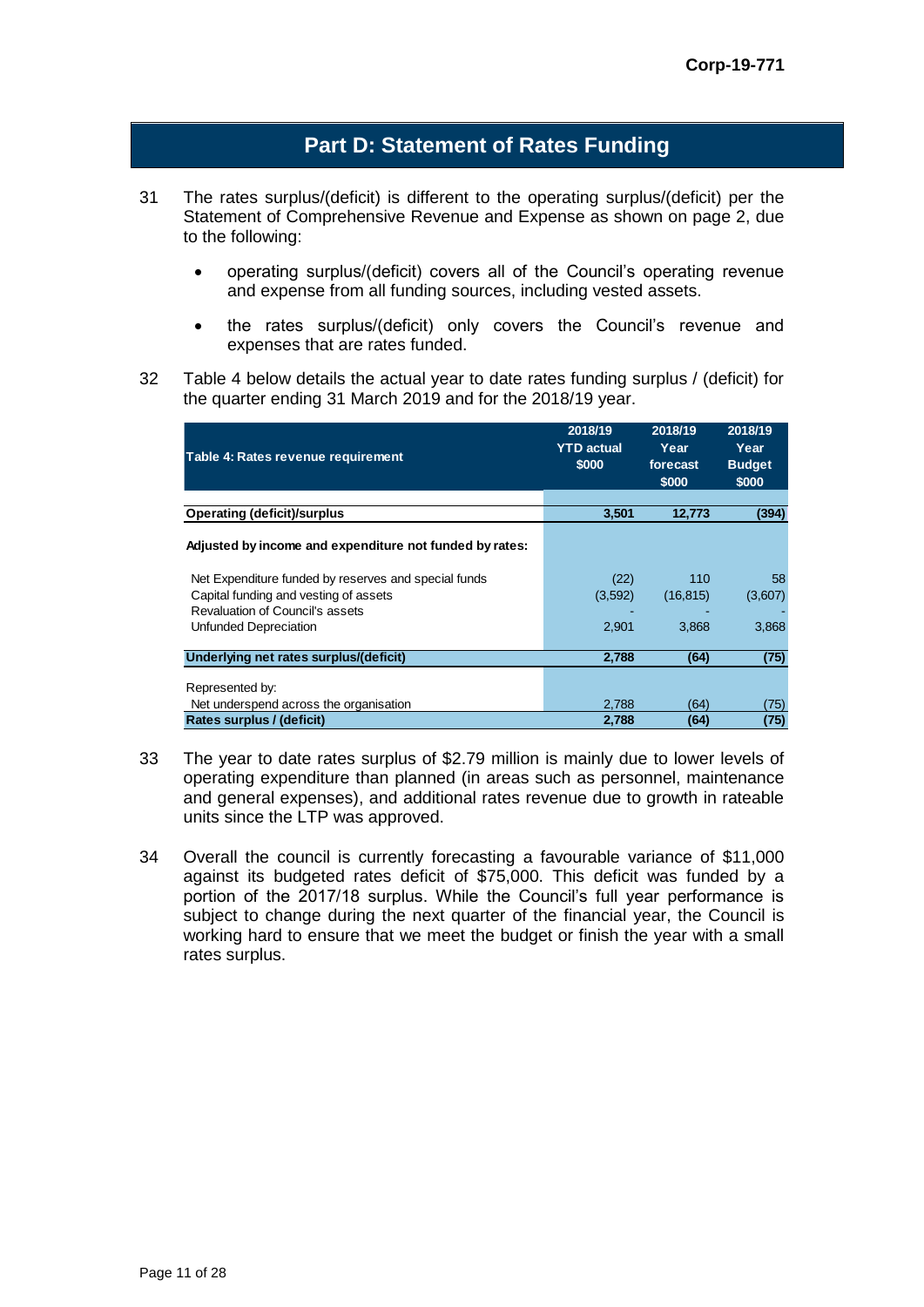## **Part E: Water Account Statement**

- 35 The Council's water account since water meters were introduced in 2014 captures the total cost of supplying potable water. This includes reticulation and treatment. Ideally the total cost of supplying potable water is fully recovered by fixed and metered water supply rates each year. The water account is a closed account. This means that any surpluses will be held within the account to fund future costs of providing water. Conversely any deficits will need to be recovered from future water charges.
- 36 Water usage is expected to take a number of years to normalise as districtwide water meter charging for all residential properties commenced from July 2014. Therefore, the Council needs to carefully monitor usage trends to best determine what charges are necessary to fully recover the total costs of providing a treated water supply.
- 37 The water account is currently in deficit. The Council plans to gradually increase the annual water supply rates, to a level that recovers the full cost of providing this service across the District within the next five (or more) years.
- 38 Council water revenue is currently forecasted to cover expenditure for the 2018/19 financial year.



39 The table below outlines the water account position. From 2018/19 onwards, the anticipated surpluses will help to ensure that the full cost of water is recovered from water rates. The water account deficit is expected to be nil by 30 June 2023.

|                                |               |               | 2014/15 2015/16 2016/17 | 2017/18 |               |               |               | 2018/19 2019/20 2020/21 2021/22 2022/23 |               |
|--------------------------------|---------------|---------------|-------------------------|---------|---------------|---------------|---------------|-----------------------------------------|---------------|
|                                | <b>Actual</b> | <b>Actual</b> | Actual                  | Actual  | <b>Budget</b> | <b>Budget</b> | <b>Budget</b> | <b>Budget</b>                           | <b>Budget</b> |
|                                | \$m           | \$m           | \$m                     | \$m     | <b>Sm</b>     | \$m           | \$m           | \$m                                     | \$m           |
| Cost of providing water        | 8.1           | 8.0           | 8.5                     | 8.3     | 8.4           | 8.7           | 9.5           | 9.9                                     | 10.1          |
| Water rates revenue            | 7.6           | 7.6           | 7.8                     | 8.6     | 8.8           | 9.2           | 9.7           | 10.0                                    | 10.4          |
| Annual surplus/(deficit)       | (0.5)         | (0.3)         | (0.7)                   | 0.2     | 0.4           | 0.4           | 0.2           | 0.1                                     | 0.3           |
| Balance of water account       | (0.5)         | (0.8)         | (1.6)                   | (1.4)   | (1.0)         | (0.5)         | (0.4)         | (0.2)                                   | 0.0           |
| Variable Price (Including GST) | \$0.95        | \$0.99        | \$1.04                  | \$1.09  | \$1.14        | \$1.19        | \$1.24        | \$1.29                                  | \$1.32        |
| Fixed Price (Including GST)    | \$189         | \$190         | \$199                   | \$207   | \$215         | \$222         | \$233         | \$236                                   | \$240         |
| <b>Fixed Portion</b>           | 54%           | 55%           | 56%                     | 60%     | 55%           | 55%           | 55%           | 55%                                     | 55%           |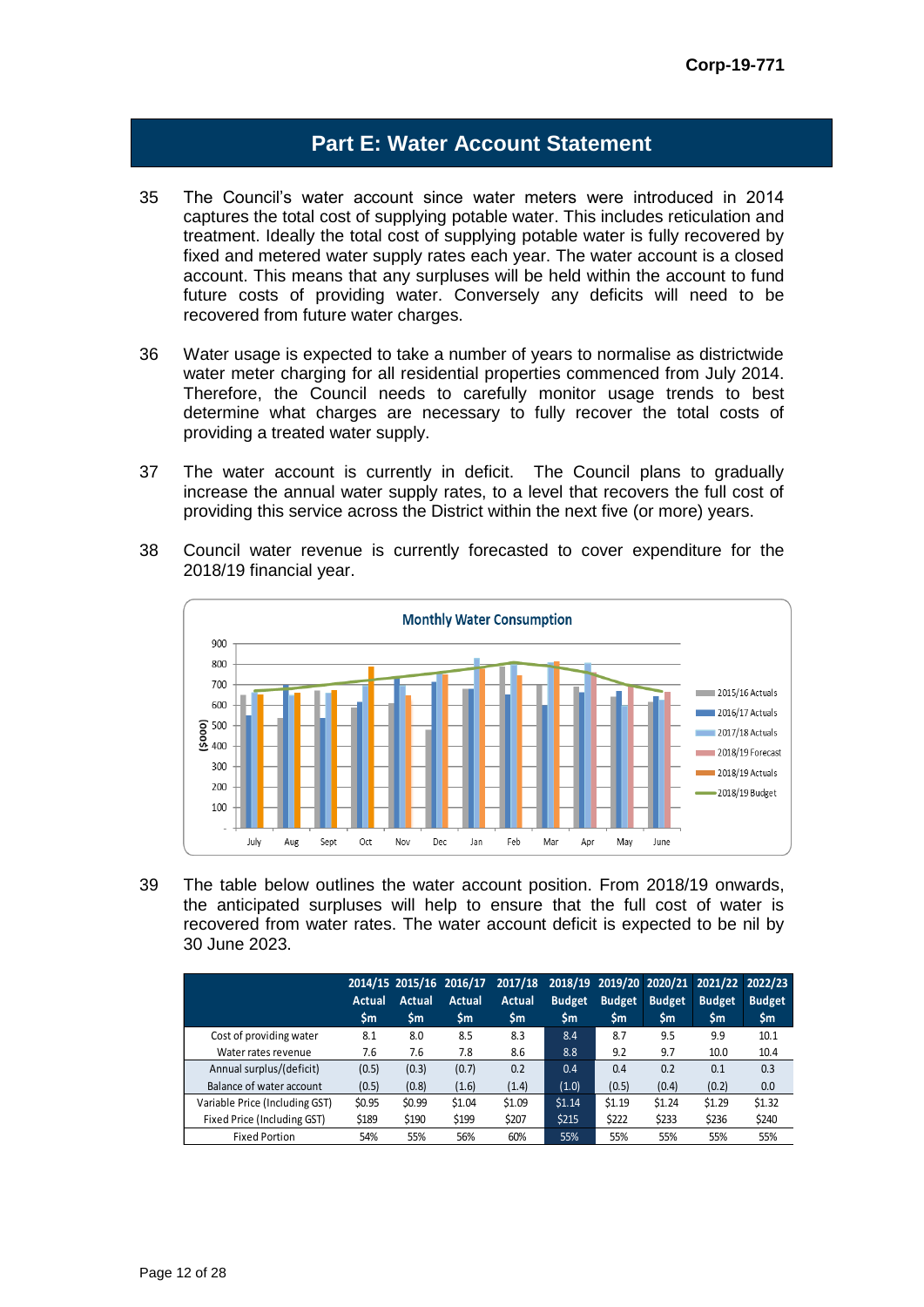40 The chart below outlines the cost of providing water services each year, compared with the water rates revenue received. The overall approach by Council is to gradually increase the water rates revenue to ensure that the full cost of providing water services is recovered by 2023.

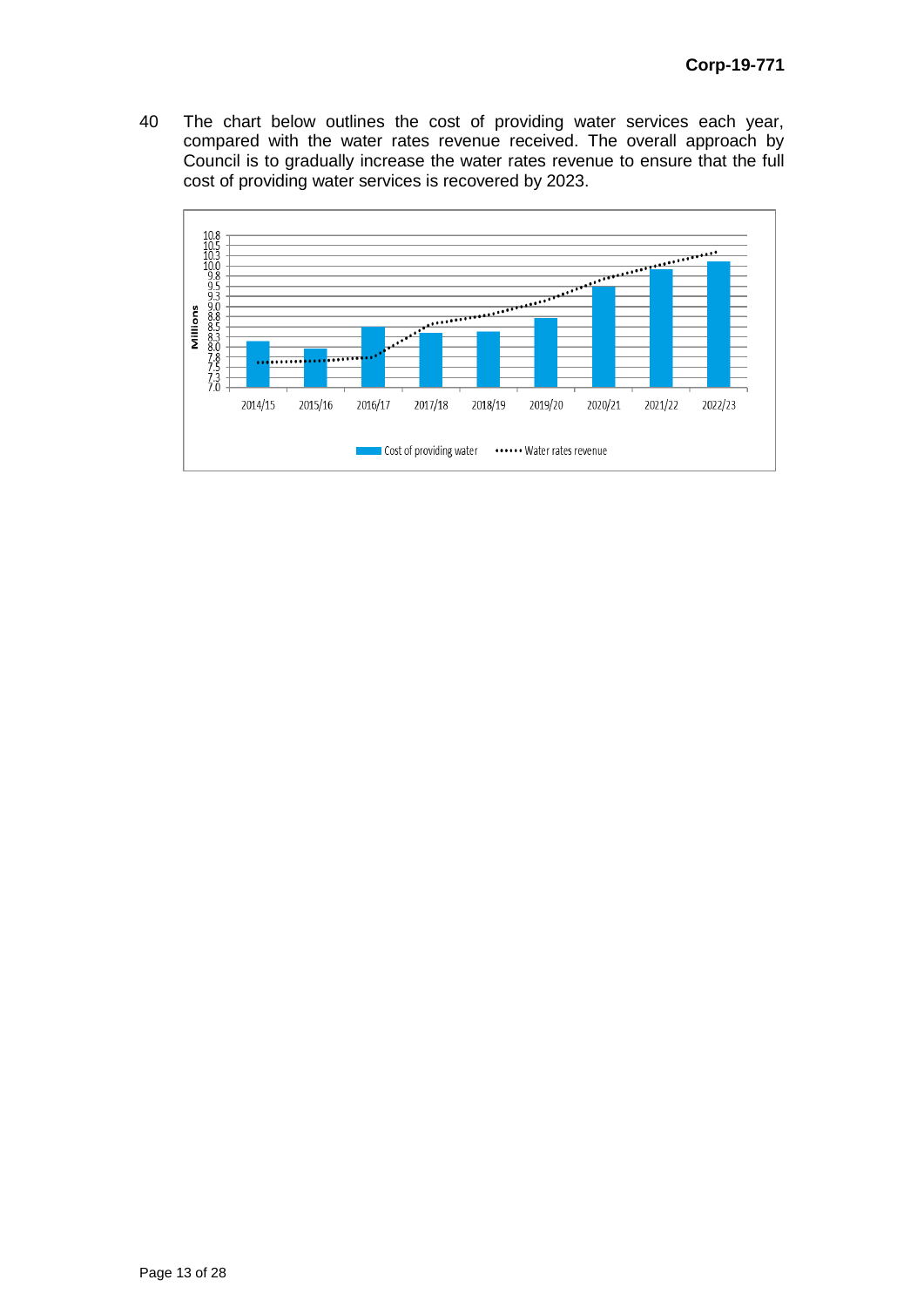# **Part F: Capital Spending Programme**

41 A summary of the progress of our capital works programme for 2018/19 and forecast for this year are shown by activity against the full year budget in Table 5 below.

| Table 5                                              | <b>Actuals Q3</b><br>31 Mar 2019 | <b>FY</b><br><b>Forecast</b><br>2018/19 | <b>FY</b><br><b>Budget</b><br>2018/19 | <b>FY</b><br>Variance -<br>under /<br>(over)<br>2018/19 |
|------------------------------------------------------|----------------------------------|-----------------------------------------|---------------------------------------|---------------------------------------------------------|
|                                                      | \$000                            | \$000                                   | \$000                                 | \$000                                                   |
| <b>Access and Transport</b>                          | 3,884                            | 8,372                                   | 9,155                                 | 783                                                     |
| <b>Coastal Management</b>                            | 618                              | 1,894                                   | 1,894                                 |                                                         |
| Community Facilities and<br><b>Community Support</b> | 624                              | 1,438                                   | 1,504                                 | 66                                                      |
| Corporate                                            | 499                              | 1,156                                   | 1,122                                 | (34)                                                    |
| <b>Economic Development</b>                          | 1,096                            | 1,744                                   | 2,553                                 | 809                                                     |
| Governance and Tangata<br>Whenua                     | 41                               | 141                                     | 116                                   | (25)                                                    |
| Parks and Open Spaces                                | 368                              | 1,831                                   | 2,152                                 | 321                                                     |
| Recreation and Leisure                               | 584                              | 1,134                                   | 3,684                                 | 2,550                                                   |
| <b>Regulatory Services</b>                           | 11                               | 39                                      | 20                                    | (19)                                                    |
| Solid Waste                                          | 107                              | 437                                     | 586                                   | 149                                                     |
| Stormwater Management                                | 998                              | 2,556                                   | 2,556                                 |                                                         |
| <b>Wastewater Management</b>                         | 756                              | 1,281                                   | 2,482                                 | 1,201                                                   |
| Water Management                                     | 909                              | 1,457                                   | 1,896                                 | 439                                                     |
| <b>Totals</b>                                        | 10,495                           | 23,480                                  | 29,720                                | 6,240                                                   |

42 The capital works program is 43% completed against the year to date budget of \$24.2 million, and 35% completed against the full year budget of \$29.7 million. Note that the budget includes 2017/18 carry-forwards approved by the Council in August. The proposed carry-forwards from 2018/19 into 2019/20 and future years is outlined in paragraph 45.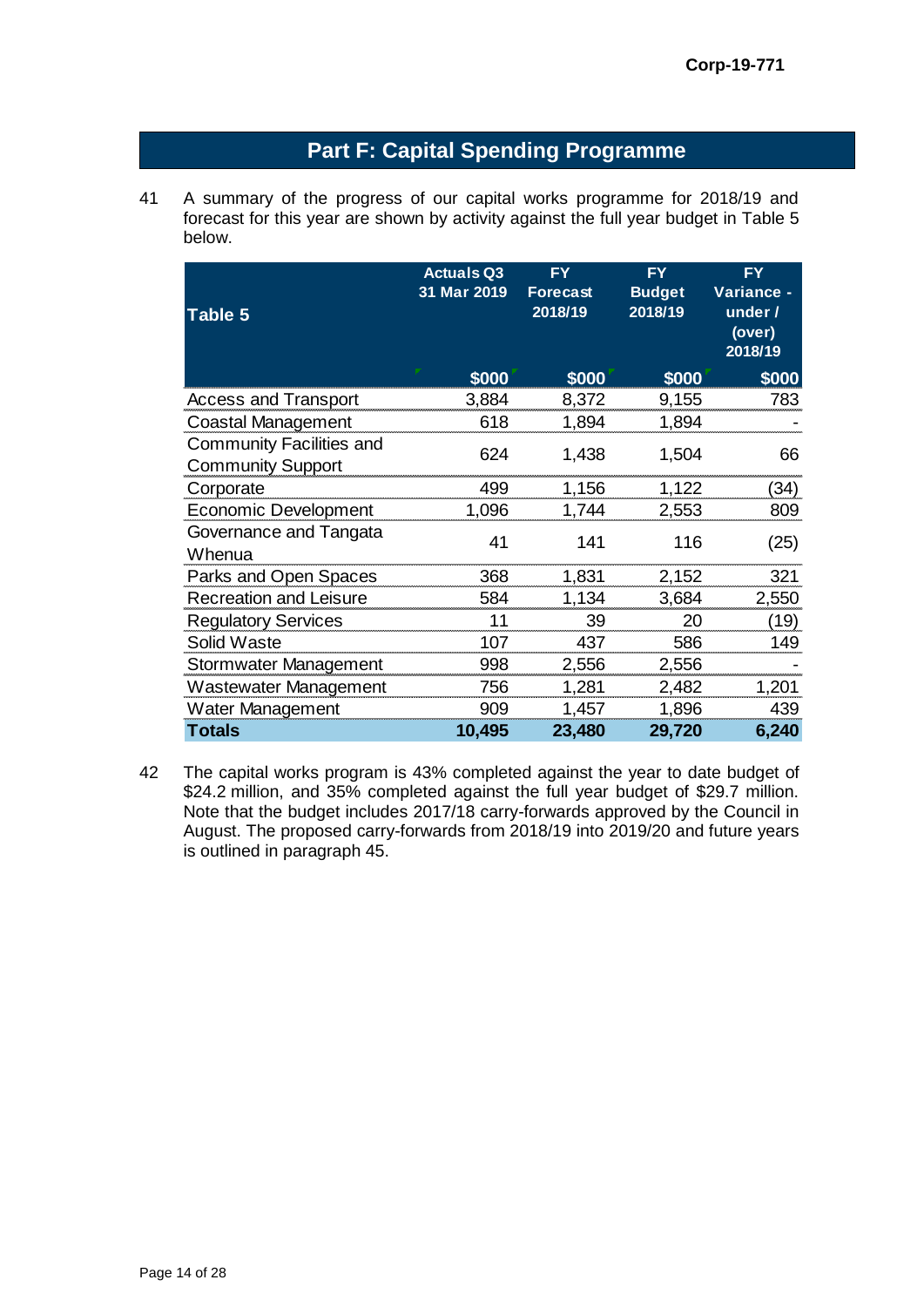43 The explanation for significant forecast variances in the 2018/19 capital works programme are outlined below:

| <b>Activity</b>               | <b>Forecast</b><br>Variance | <b>Summary Explanation</b>                                                                                                                                                                                                                                                                                                                                              |
|-------------------------------|-----------------------------|-------------------------------------------------------------------------------------------------------------------------------------------------------------------------------------------------------------------------------------------------------------------------------------------------------------------------------------------------------------------------|
| <b>Access and Transport</b>   | \$783,000                   | NZTA have incurred delays in<br>delivering Category 1 of the<br>revocation work on State Highway<br>1, which have impacted the<br>delivery times on Category 2 & 3.                                                                                                                                                                                                     |
| Parks and Open Spaces         | \$321,000                   | This is mainly due to delays with<br>work on the Paraparaumu<br>Escarpment as KiwiRail have<br>indicated they are not in a position to<br>commence work this financial year.                                                                                                                                                                                            |
| <b>Recreation and Leisure</b> | \$2,550,000                 | This is largely related to the<br>\$1.6m capital contribution payment<br>to Kapiti Performing Arts Centre<br>which is not required until January<br>2020 and \$779k for Waikanae<br>Library building capital budget which<br>will not be spent this financial year<br>as analysis is being completed on<br>solutions for providing library<br>services into the future. |
| <b>Wastewater Management</b>  | \$1,201,000                 | \$921k is related to Waikanae<br>Duplicate Rising Main due to<br>resource consent delays and \$194k<br>for Paraparaumu Wastewater<br>treatment plant engagement<br>progressing slower than planned.                                                                                                                                                                     |
| Water Management              | \$439,000                   | This is due to delays due to the set-<br>up of the professional services panel<br>for Waikanae Stage 2. There is also<br>budget provided in 2019/20, so this<br>funding will be carried forward to<br>2020/21.                                                                                                                                                          |

44 The Activity Reports 1 January – March 2019 (Corp-19-778) contain more detailed information about the spending variations at the activity level.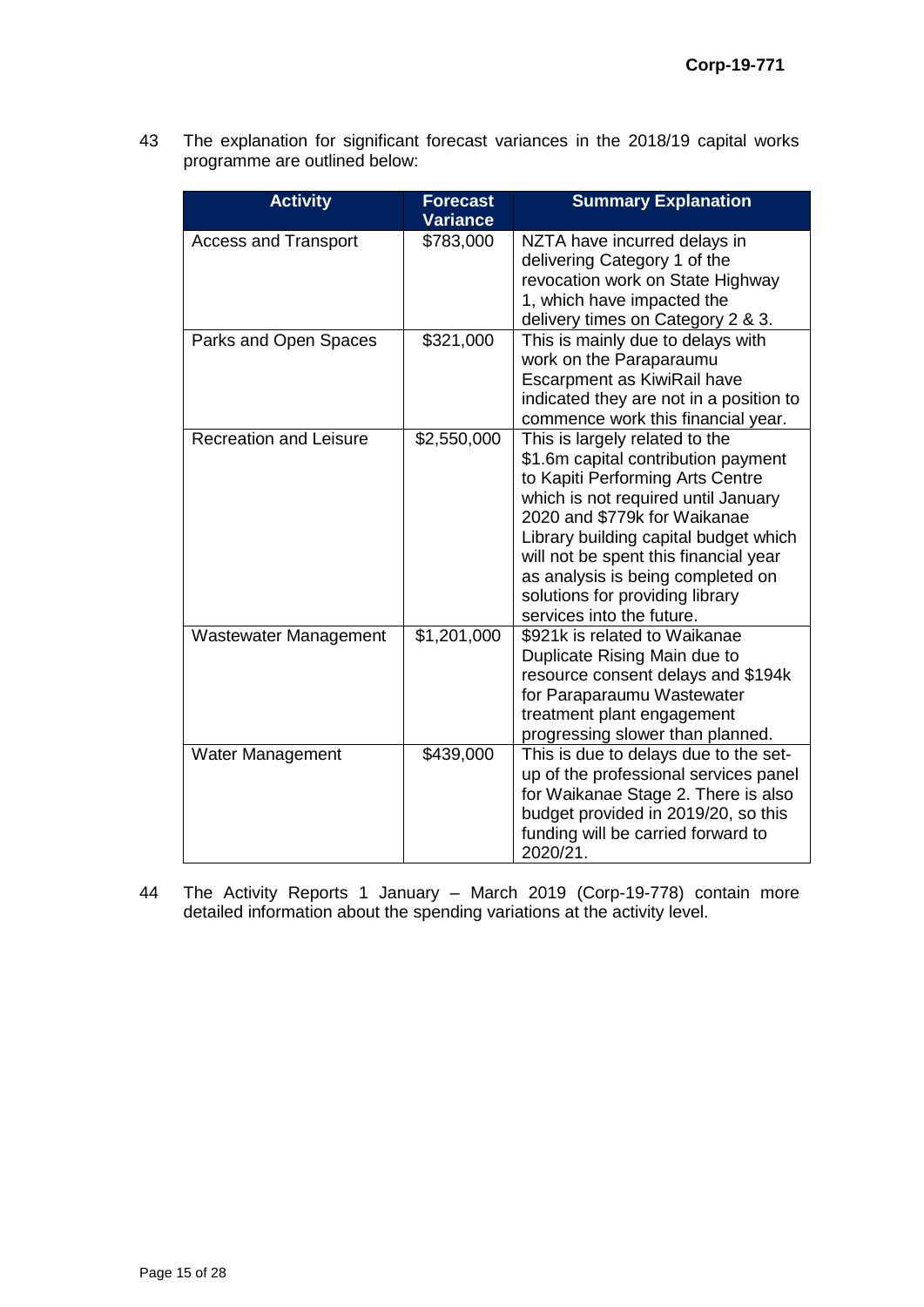stallation in Maclean Park has been delayed due Itation with local Iwi

hing Arts Centre is due on completion. Funding is

Inces had been redirected to other urgent capital

be completed before 30 June 2019, but the rest f resources has been redirected to other urgent

all delayed due to staff resources being

tion to commence work this financial year.

process associated with the project.

ded & delivered by NZTA, Category 2 is 50/50 ry 3 is 100% Council funded. NZTA have incurred and has therefore, impacted when Council can of this budget is being spent in Town Centres.

revocation and \$148k from additional NZTA

ownership sign off for the pipe alignment in the over into  $2020/21$ .

rogramme, including Stage 2 Waikanae water treatment process to set up the Water s budget has been carried over into 2020/21.

priorities, and current weather conditions are not suitable for a flace next summer.

essful contractor negotiations with lead tenderer. ths where there are weather issues (cracking rists). Warmer months so that no direct failure is

45 It is proposed that capital expenditure of \$6.23 million will be carried over from 2018/19 to 2019/20 and future years as outlined below. Further detail on the 2019/20 capital programme is included in paragraph 46 below:

#### **2018/19 Indicative Capital Expenditure Carryovers:**

| Project                                                      | <b>Full Year</b><br><b>Forecast</b> | 2018/19 Total<br><b>Budget</b> | <b>Variance</b> | <b>Carryover to</b><br>2019/20 | <b>Carryover to</b><br>future years | <b>Explanation</b>                                                                                                                                                                          |
|--------------------------------------------------------------|-------------------------------------|--------------------------------|-----------------|--------------------------------|-------------------------------------|---------------------------------------------------------------------------------------------------------------------------------------------------------------------------------------------|
| <b>Public Art Acquisition</b>                                | \$33,402                            | \$140,540                      | \$107,138       | \$107,138                      |                                     | Commencement on design work on the art ins<br>to issues with undertaking the relevant consult                                                                                               |
| Kapiti College Performing Arts Centre                        |                                     | \$1,600,000                    | \$1,600,000     | \$1,600,000                    |                                     | Capital contribution payment to Kapiti Perform<br>not required until January 2020.                                                                                                          |
| Fixture & Fittings - Access control system<br>(Districtwide) | \$6,500                             | \$107,802                      | \$101,302       | \$101,302                      |                                     | Project has been delayed because staff resou<br>projects.                                                                                                                                   |
| Paraparaumu Memorial Hall                                    | \$77,729                            | \$260,352                      | \$182,623       | \$182,623                      |                                     | Professional fees and consent is expected to I<br>of the project has been delayed as other staff<br>capital projects.                                                                       |
| <b>EQP Building Remedial Work</b>                            | \$286,788                           | \$409,366                      | \$122,578       | \$122,578                      |                                     | EQP component of Paraparaumu Memorial Ha<br>redirected to other urgent capital projects.                                                                                                    |
| Paraparaumu Escarpment                                       | \$2,871                             | \$203,400                      | \$200,529       | \$200,529                      | $\blacksquare$                      | KiwiRail have indicated they are not in a positi                                                                                                                                            |
| Otaki Beach Development                                      |                                     | \$51,765                       | \$51,765        | \$51,765                       |                                     | More time required to complete road stopping                                                                                                                                                |
| <b>SH1 Revocation Funding</b>                                | \$362,795                           | \$1,779,329                    | \$1,416,534     | \$298,000                      | \$750,000                           | SH1 revocation Category 1 work is 100% fund<br>split between Council and NZTA, and Categor<br>delays delivering Category 1 revocation work<br>start Category 2 and 3. Note that the balance |
| Ratanui Roundabout                                           |                                     |                                |                 | \$750,000                      | (\$750,000)                         | Ratanui Roundabout (\$602k funded from SH1<br>funding received in 2018/19)                                                                                                                  |
| Waikanae Duplicate Rising Main                               | \$50,111                            | \$971,201                      | \$921,090       |                                | \$921,090                           | The project is delayed due to unresolved land<br>M2PP corridor. This budget has been carried                                                                                                |
| Water Treatment Plant Stage 2                                | \$618,114                           | \$1,250,000                    | \$631,886       |                                | \$438,852                           | The delay to the water safety and resilience pi<br>treatment plant upgrade is due to the extende<br>Supply Panel and award the consultancy. This                                            |
| <b>Aerial Photo Update</b>                                   |                                     | \$40,800                       | \$40,800        | \$40,800                       |                                     | This project was delayed due to other project<br>suitable for a flyover. This project will be resch                                                                                         |
| Waikanae Memorial Park Tennis Courts                         | \$726                               | \$71,190                       | \$70,464        | \$70,464                       |                                     | The project has been delayed due to unsucce<br>Contractor availability now falls in winter mont<br>risks). The work is recommend to occur during<br>imminent.                               |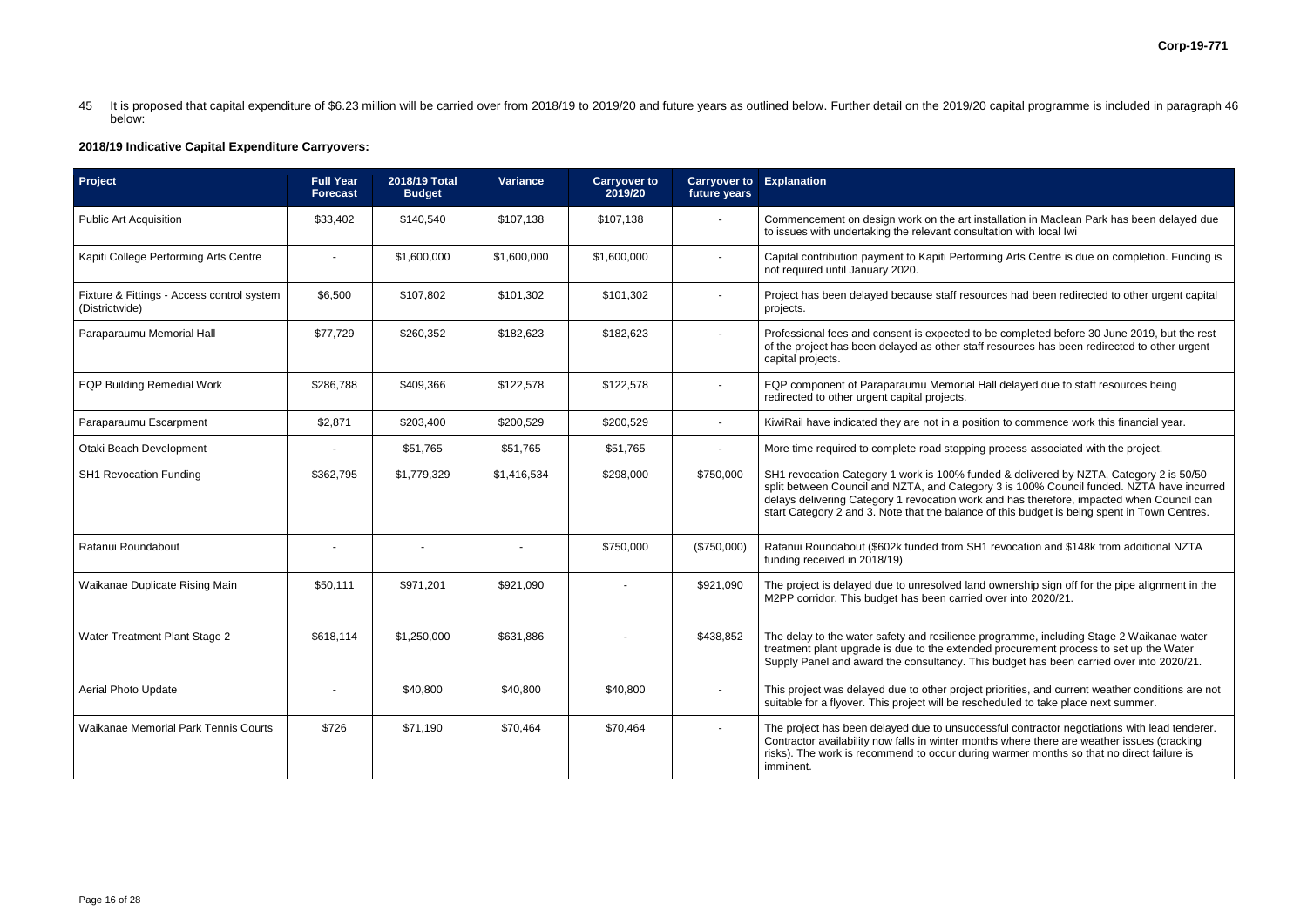k is not expected to occur in 2018/19. Remediation

k is not expected to occur in 2018/19. Remediation

k is not expected to occur in 2018/19. Remediation

nsenting of discharges from the Paraparaumu programmed for this year has not been able to be completed. The project is now on hold amid vernance and workstream planning will effect

> ost \$275k in total. There is currently \$95k 1 \$75k in 2020/21). The work is scheduled to be 21 needs to be brought forward with additional

| Project                                        | <b>Full Year</b><br><b>Forecast</b> | 2018/19 Total<br><b>Budget</b> | Variance    | <b>Carryover to</b><br>2019/20 | <b>Carryover to Explanation</b><br>future years |                                                                                                                                                                                                                                                                                                                                                                                                                                                                                       |
|------------------------------------------------|-------------------------------------|--------------------------------|-------------|--------------------------------|-------------------------------------------------|---------------------------------------------------------------------------------------------------------------------------------------------------------------------------------------------------------------------------------------------------------------------------------------------------------------------------------------------------------------------------------------------------------------------------------------------------------------------------------------|
| Mountains to Sea                               |                                     | \$10,170                       | \$10,170    | \$10,170                       |                                                 | Delayed due to project partners (D.O.C and Iwi) needing to establish a partnership<br>arrangement as a foundation for the project.                                                                                                                                                                                                                                                                                                                                                    |
| <b>Mahara Gallery</b>                          | \$194,295                           | \$200,000                      | \$5,705     | \$5,705                        | $\sim$                                          | Contractors have been engaged and residual funds will need to be carried over.                                                                                                                                                                                                                                                                                                                                                                                                        |
| Paraparaumu Community Centre                   | \$1,824                             | \$147,465                      | \$145,641   | \$145,641                      | $\sim$                                          | Council briefing is scheduled in May to set out new direction for the community centre                                                                                                                                                                                                                                                                                                                                                                                                |
| <b>Strategic Land Purchases</b>                | \$85,227                            | \$762,500                      | \$677,273   | \$677,273                      | $\sim$                                          | Unspent capital funds required for future property acquisitions.                                                                                                                                                                                                                                                                                                                                                                                                                      |
| Otaki Service Centre/Museum                    |                                     | \$31,000                       | \$31,000    | \$31,000                       |                                                 | Unspent funds to be spent on EQP in 2019/20.                                                                                                                                                                                                                                                                                                                                                                                                                                          |
| <b>Otaki Theatre Renewals</b>                  | \$2,818                             | \$50,485                       | \$47,667    | \$47,667                       | $\sim$                                          | Subject to building condition survey, the work is not expected to occur in 2018/19. Re<br>plan needs to go to Council.                                                                                                                                                                                                                                                                                                                                                                |
| Waikanae Beach Hall                            |                                     | \$21,360                       | \$21,360    | \$21,360                       | $\sim$                                          | Subject to building condition survey, the work is not expected to occur in 2018/19. Re<br>plan needs to go to Council.                                                                                                                                                                                                                                                                                                                                                                |
| <b>Waikanae Hall Renewals</b>                  |                                     | \$53,235                       | \$53,235    | \$53,235                       |                                                 | Subject to building condition survey, the work is not expected to occur in 2018/19. Re<br>plan needs to go to Council.                                                                                                                                                                                                                                                                                                                                                                |
| Paraparaumu WWTP Consent                       | \$20,710                            | \$215,002                      | \$194,292   | \$194,292                      |                                                 | The professional services contract for the consenting of discharges from the Parapara<br>Wastewater Treatment Plant (WWTP) is underway. Iwi engagement has been sought<br>to shape and finalise the planning stage. This has progressed slowly and the work<br>programmed for this year has not been able to be completed. The project is now on h<br>concerns that excessive advancement of governance and workstream planning will e<br>stakeholder (especially Iwi) relationships. |
| Animal Management Centre                       | \$38,562                            | \$20,400                       | (\$18,162)  | \$161,700                      |                                                 | Work on the Animal Shelter is expected to cost \$275k in total. There is currently \$95k<br>budgeted over 2 years (\$20k in 2018/19 and \$75k in 2020/21). The work is scheduled<br>completed in 2019/20, so the funds in 2020/21 needs to be brought forward with addi<br>\$162k as carryover.                                                                                                                                                                                       |
| Total indicative capex carryovers              | \$1,782,472                         | \$8,397,362                    | \$6,614,890 | \$4,872,242                    | \$1,359,942                                     |                                                                                                                                                                                                                                                                                                                                                                                                                                                                                       |
| Other capital projects                         | \$21,695,471                        | \$21,323,566                   | (\$371,905) |                                |                                                 |                                                                                                                                                                                                                                                                                                                                                                                                                                                                                       |
| Total capital expenditure programme<br>2018/19 | \$23,477,943                        | \$29,720,928                   | \$6,242,985 | \$4,872,242                    | \$1,359,942                                     | Total indicative carryovers \$6.23 million                                                                                                                                                                                                                                                                                                                                                                                                                                            |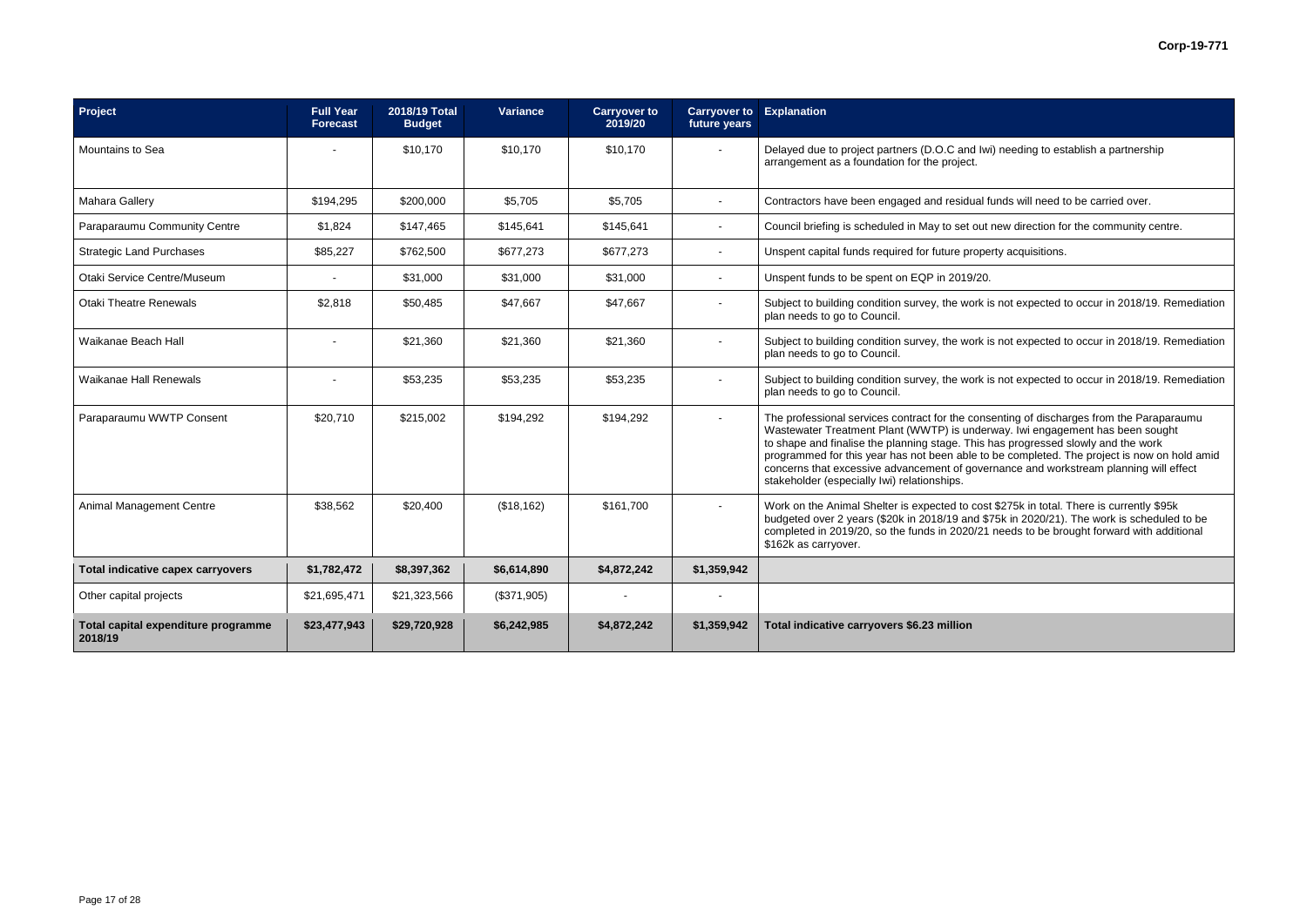- 46 The proposed carryover of \$4.87m into 2019/20 will increase the proposed capital programme for 2019/20 to \$35.82 million. The Council will continue to monitor the deliverability of the 2019/20 capital programme and is proposing to complete a review of the capital budget during the first quarter of 2019/20 which will be presented to the Operations and Finance Committee for consideration.
- 47 It is important to note that the proposed 2019/20 capital programme includes a few significant projects which make up just over 30% of the programme and contribute to the programme size but will not require the same level of internal resource as other capital projects. Excluding these projects, the capital programme is similar to the level of capital work completed in 2018/19 and 2017/18.

| Proposed 2019/20 Capital Programme                                                | 35,818,446 |
|-----------------------------------------------------------------------------------|------------|
| Significant expenditure explained by:                                             |            |
| Strategic land and property                                                       | 1,879,000  |
| Kapiti College – Performing arts centre                                           | 1,600,000  |
| Waikanae water treatment plant - Stage 2                                          | 7,354,347  |
| Waterfront Bar - Roof                                                             | 505,000    |
| Proposed normalised 2019/20 Capital Programme - excluding<br>significant projects | 24,480,099 |
|                                                                                   |            |
| Forecast capital expenditure for 2018/19                                          | 23,477,943 |
| Actual capital expenditure for 2017/18                                            | 23.787.475 |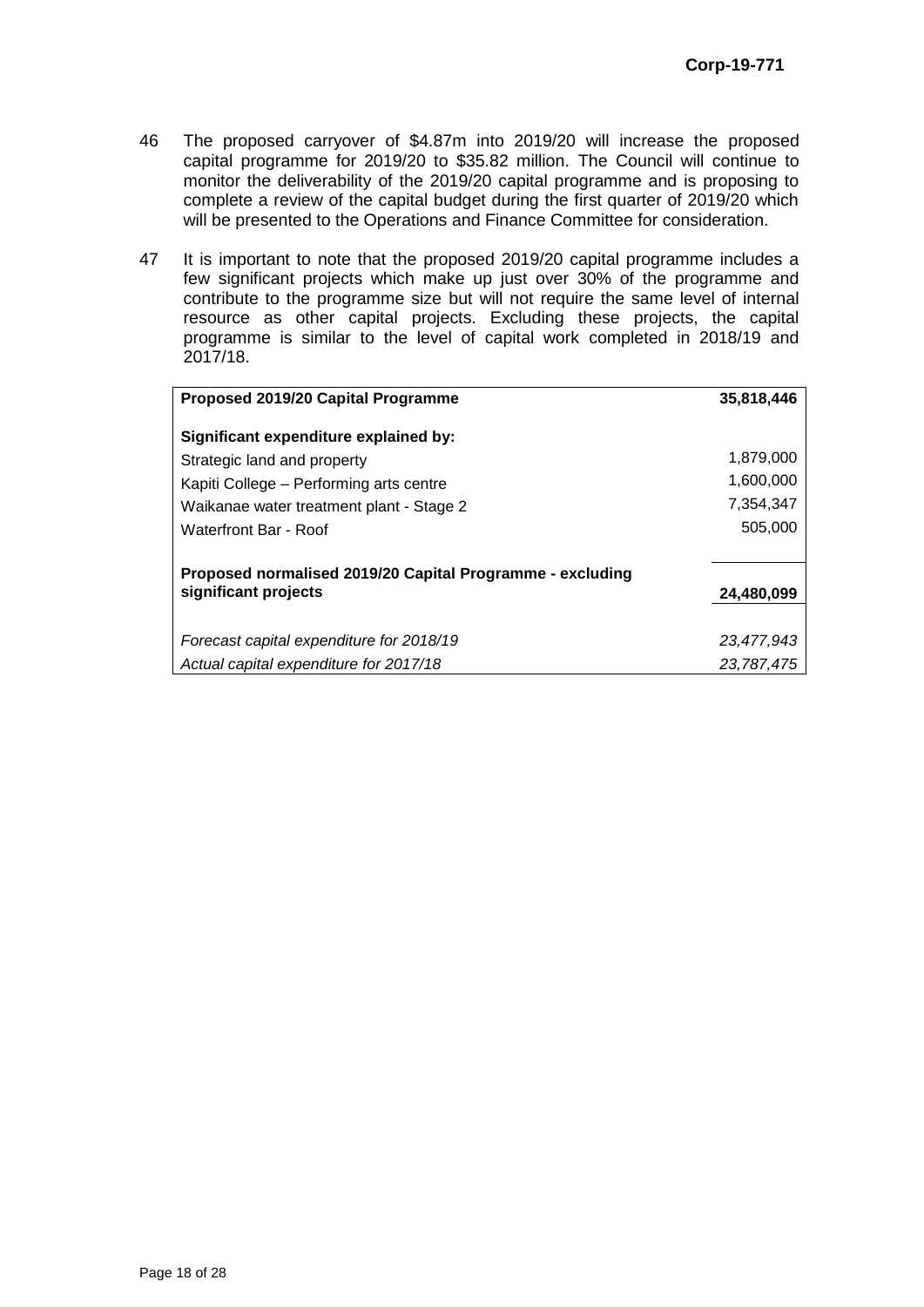48 There have been challenges within the Community Facilities programme this year which has led to reprioritisation of the existing capital programme. Below is a summary of the Community Facilities capital programme for 2018/19 including the budget and current proposed forecast and carryforwards into 2019/20:

| <b>Community Facilities Capital Programme</b>    | <b>Total</b><br>Forecast | <b>Total</b><br>2018/19 |                   | Proposed<br><b>Budget Variance Carryover</b><br>to 2019/20 |
|--------------------------------------------------|--------------------------|-------------------------|-------------------|------------------------------------------------------------|
| Kapiti College Performing Arts Centre            |                          |                         |                   | 1,600,000 1,600,000 1,600,000                              |
| Otaki theatre renewals                           | 2.818                    | 50.485                  | 47,667            | 47,667                                                     |
| Mahara Gallery - Council funded                  | 194,295                  | 200,000                 | 5,705             | 5,705                                                      |
| Paraparaumu housing renewals                     | 392                      | 9,166                   | 8,774             |                                                            |
| Otaki housing renewals                           | 15,317                   | 23,036                  | 7,720             |                                                            |
| Districtwide housing renewals                    | 549,403                  |                         | 244,200 (305,203) |                                                            |
| Rental property renewals                         | 66,208                   | 56,342                  | (9,866)           |                                                            |
| EOC building renewal                             | 57,572                   | 22,950                  | (34, 622)         |                                                            |
| Otaki new toilets                                | 78,630                   | 25,000                  | (53, 630)         |                                                            |
| Otaki building renewals                          | 36,086                   | 25,425                  | (10, 661)         |                                                            |
| Waikanae library building upgrade                | 166,218                  | 945,000                 | 778,782           |                                                            |
| Paraparaumu/Raumati Community Centre             | 1,823                    | 147,465                 | 145,642           | 145,642                                                    |
| Paraparaumu - Memorial hall renewals             | 77,729                   | 260,352                 | 182,623           | 182,623                                                    |
| Raumati - Poolside Restaurant                    | 112,368                  | 50,850                  | (61, 518)         |                                                            |
| Waikanae - hall renewals                         | 51                       | 21,360                  | 21,309            | 21,309                                                     |
| Reikorangi hall planned renewals                 | 29,729                   |                         | (29, 729)         |                                                            |
| Waikanae hall planned renewals                   |                          | 53,235                  | 53,235            | 53,235                                                     |
| Waikanae senior citizens hall                    | 4,160                    | 4,160                   |                   |                                                            |
| Otaki hall                                       | 22,777                   | 22,777                  |                   |                                                            |
| Otaki College gymnasium                          | 3,765                    |                         | (3,765)           |                                                            |
| Animal Management Centre                         | 38,562                   | 20,400                  | (18, 162)         | 161,700                                                    |
| Matatua Road house upgrade                       | 15,656                   | 12,558                  | (3,098)           |                                                            |
| Access control system                            | 6,500                    | 107,802                 | 101,302           | 101,302                                                    |
| EQP building remedial work                       | 286,788                  | 409,366                 | 122,579           | 122,579                                                    |
| Otaki service centre/museum                      | 102                      | 31,000                  | 30,898            | 30,898                                                     |
| Takiri house fitout                              | 127,396                  |                         | (127, 396)        |                                                            |
| Otaki theatre                                    | 26,411                   | 26,411                  |                   |                                                            |
| Capex spend funded from Parks (Reikorangi Hall)  |                          | 29,729                  | 29,729            |                                                            |
| <b>Total 2018/19 Community Facilities budget</b> |                          |                         |                   | 1,920,756 4,399,069 2,478,313 2,472,659                    |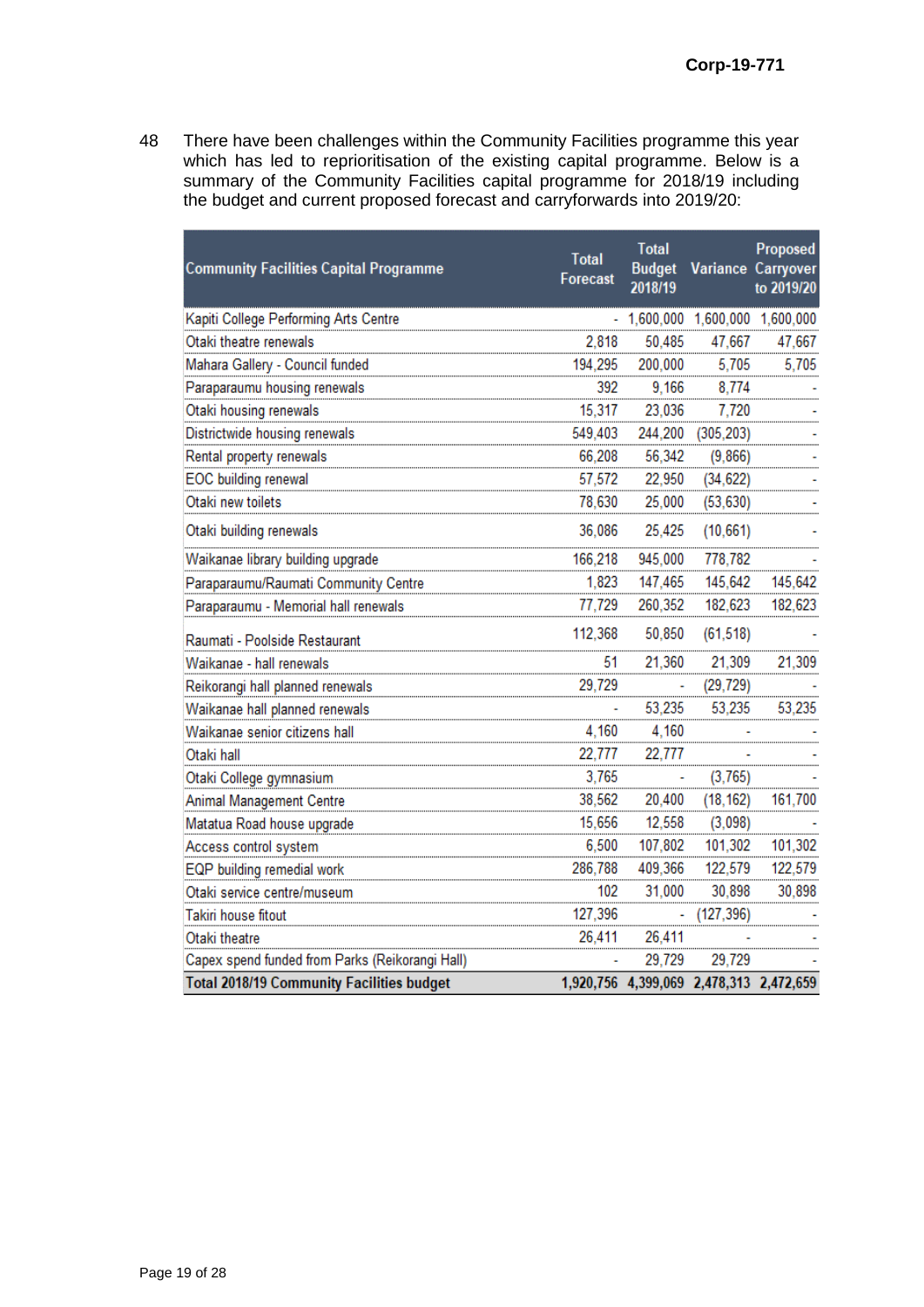## **Part G: Outstanding Rates Debt as at 31 March 2019**

- 49 As part of the bigger picture of continuing to better manage and reduce the Council's debt we need to ensure that everyone is paying their fair share when it comes to general property rates and water rates.
- 50 Our rates team has always performed a debt collection role when it comes to unpaid rates. Like a number of other councils around the country we are now using the services of a Local Government Shared Services agency, Debt Management Central, to assist our team with collecting outstanding rates debts.
- 51 Debt Management Central is working with the Council and within its rating policies, following the same process our own debt collection staff use. This framework for recovery of unpaid rates is set out in the Local Government (Rating) Act 2002.
- 52 We expect this assistance, which started in mid-September, to be over six to twelve months.

#### **Property rates outstanding (Excluding water rates)**

53 The total property rates outstanding as at 31 March 2019 was \$2.20 million (31 March 2018: \$2.30 million).



54 The Council has collected \$1.59 million of rate arrears since 1 July 2018. DMC have worked with ratepayers to firstly set up workable payment arrangements, and have also issued mortgagee notifications where appropriate. This will ensure that an increased level of outstanding rates will be collected over the remaining rating year, allowing the Council to reduce its borrowing levels.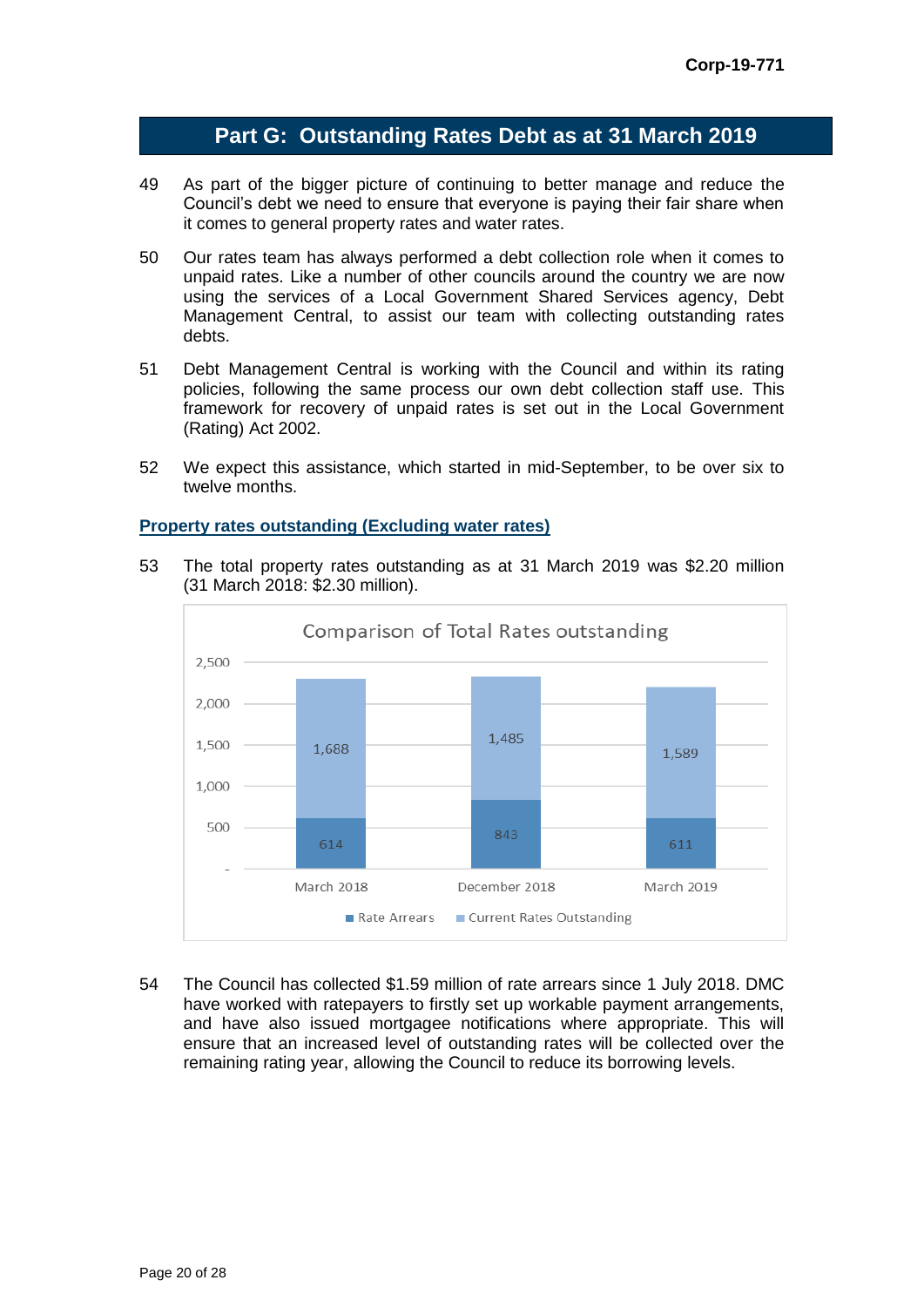55 The Council collects rates on behalf of the Greater Wellington Regional Council. There is \$1.59 million of current rates outstanding as at 31 March 2019 split as follows:

| <b>Breakdown of current rates</b><br>outstanding | <b>Rates</b><br>\$000 | <b>Penalties</b><br>\$000 | <b>Current</b><br>rates<br>outstanding<br>\$000 |
|--------------------------------------------------|-----------------------|---------------------------|-------------------------------------------------|
| Kāpiti Coast District Council rates              | 1,075                 | 278                       | 1,353                                           |
| <b>Greater Wellington Regional Council</b>       | 187                   | 50                        | 236                                             |
| Гоtal                                            | 1,262                 | 328                       | 1,589                                           |

56 The graph below shows a comparison of the \$611,000 of rate arrears outstanding as at 31 March 2019 and for the previous 4 years.



57 The graph below details the rates arrears of \$611,000 by property use category. The majority of the total rate arrears are from residential properties, followed by lifestyle properties.

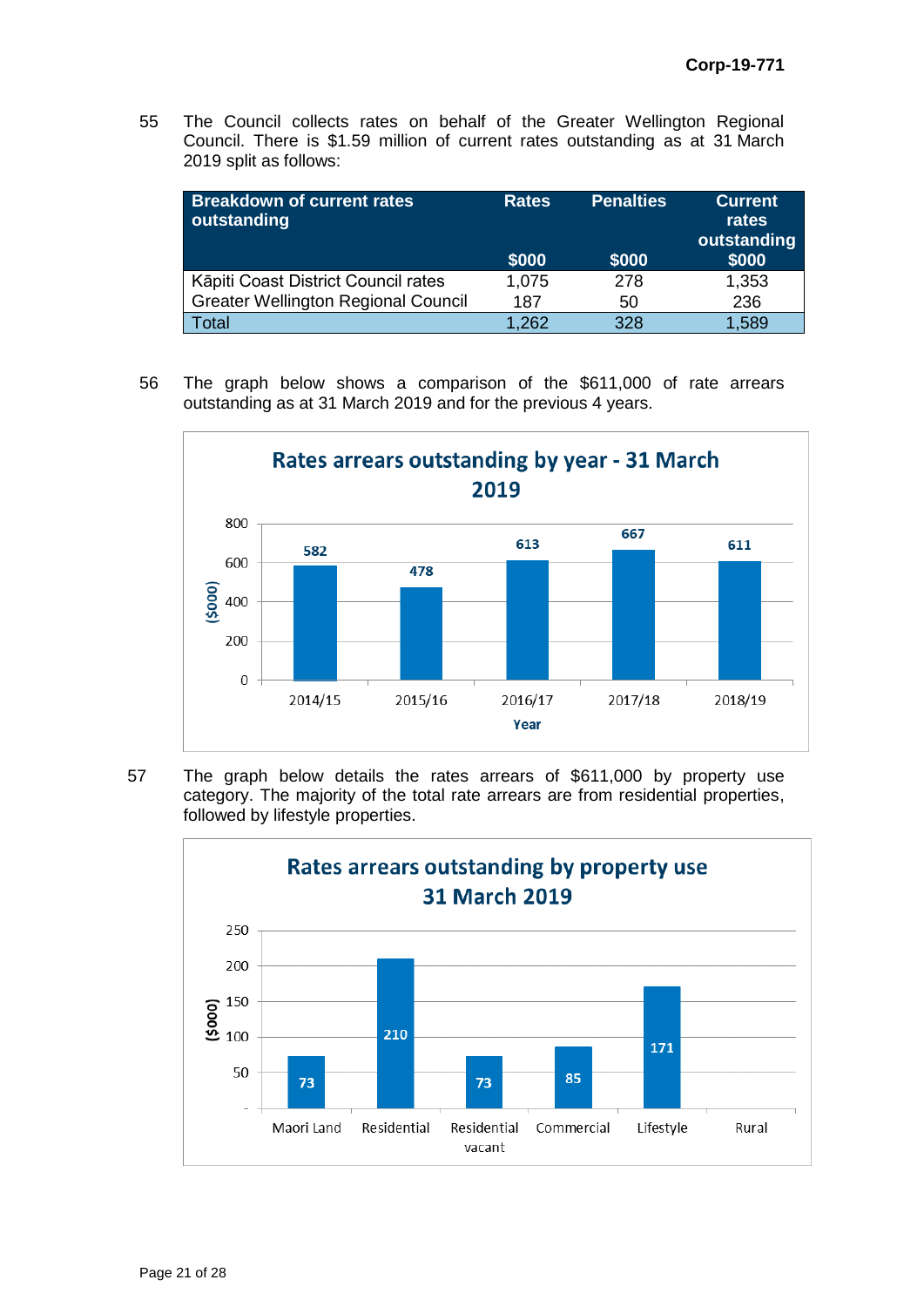58 The rates arrears from Māori freehold land rate is arrears owed to Greater Wellington Regional Council, as well as Kapiti Coast District Council rates charged for the current rating year which have not yet been recommended for remission for the 2018/19 rating year.

#### **Water rates outstanding**

- 59 A total of \$974,000 of water rates is outstanding as at 31 March 2019 (\$1.01 million as at 31 December 2018).
- 60 Water rate payments received are first applied to water rate arrears. The chart below reflects the overall water rates debt as at 31 March 2019, 31 December 2018 and 31 March 2018;



61 The graph below details the total water rates outstanding by property use category. The majority of the outstanding water rates are from residential properties.



62 \$715,000 or 73% of outstanding water rates relate to individual debtor balances of less than \$500.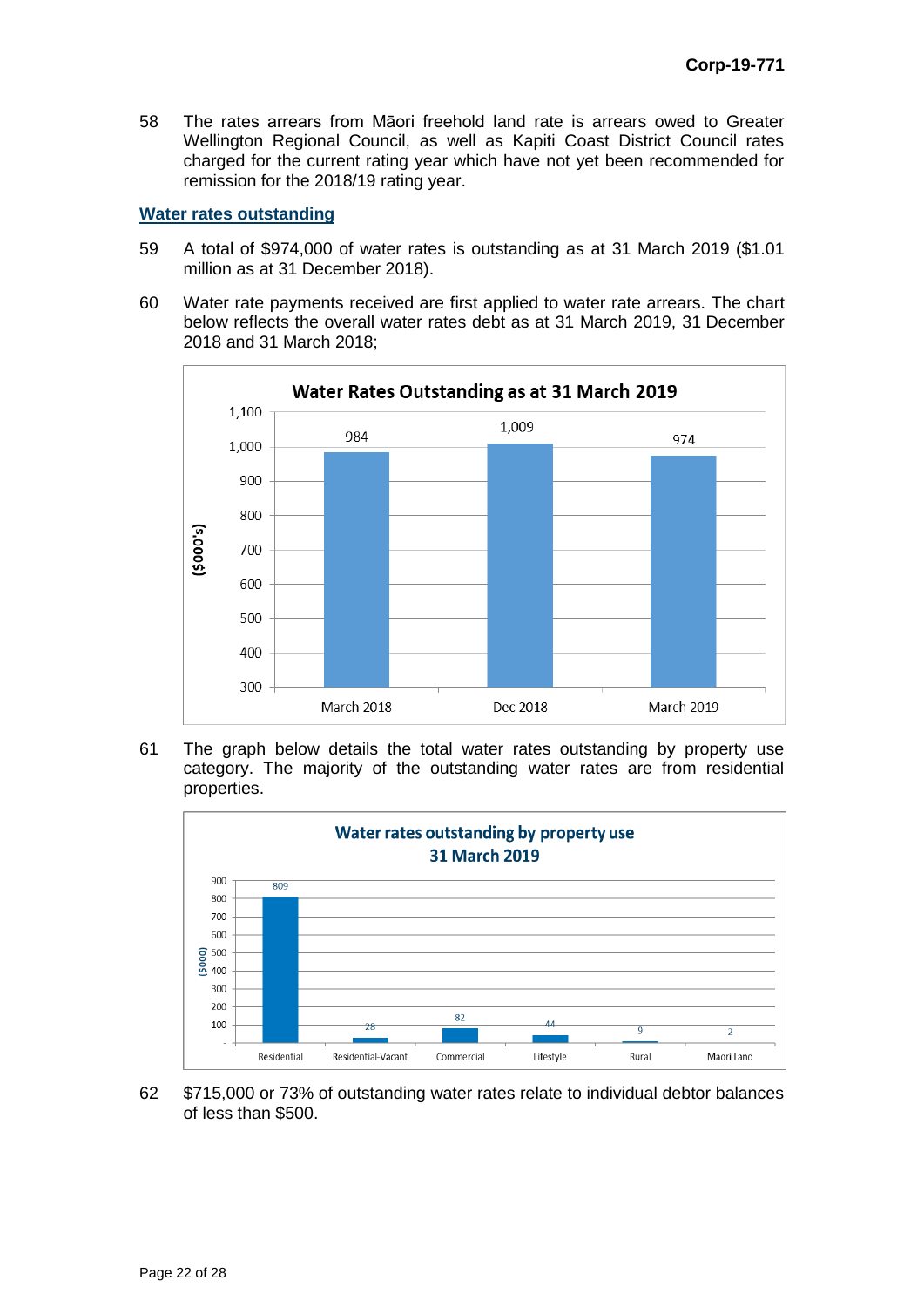63 The graph below details the ageing of the total water rates outstanding. \$332,000 (31 March 2018: \$725,000) or 34% of the Council's outstanding water rates are 90 days or older. The Council has seen a 46% reduction in balances 90 days or older when compared to the prior year as a result of the increased focus on collection.



64 Table 7 below details the total rate remissions approved to 31 March 2019 against the full year budget. Applications for Rates Assistance were posted to eligible property owners in December 2018. Applications received during January and February were processed in Q3. Applications received since will be processed in Q4 dependent on remaining budget.

| Table 7                                                                                                                                          | Actual | <b>Forecast</b> | <b>Budget</b> | Variance |
|--------------------------------------------------------------------------------------------------------------------------------------------------|--------|-----------------|---------------|----------|
|                                                                                                                                                  | \$000  | \$000           | \$000         | \$000    |
| Community properties (Council and private<br>ownership), sporting, recreational and other<br>community organisations                             | 42     | 112             | 195           |          |
| Residential rating units containing two separately<br>habitable units                                                                            | 68     | 83              |               |          |
| Rates Assistance including ongoing financial<br>assistance, temporary financial assistance and<br>water rate remission for vulnerable households | 156    | 200             | 200           |          |
| Total                                                                                                                                            | 266    | 395             | 395           |          |

- 66 Central Government rate rebates of \$1.157 million (1,937 properties) have been granted up to 31 March 2019. The Council provides the approved rates rebate (up to \$630 per rateable property) to the successful applicants and recovers the costs directly from the Department of Internal Affairs.
- 67 The Council actively promotes the Government rates rebate and remissions on radio, Facebook and through adverts in the local papers and has worked with Grey Power and the Older Persons' Council to promote remissions and rebates more widely.

65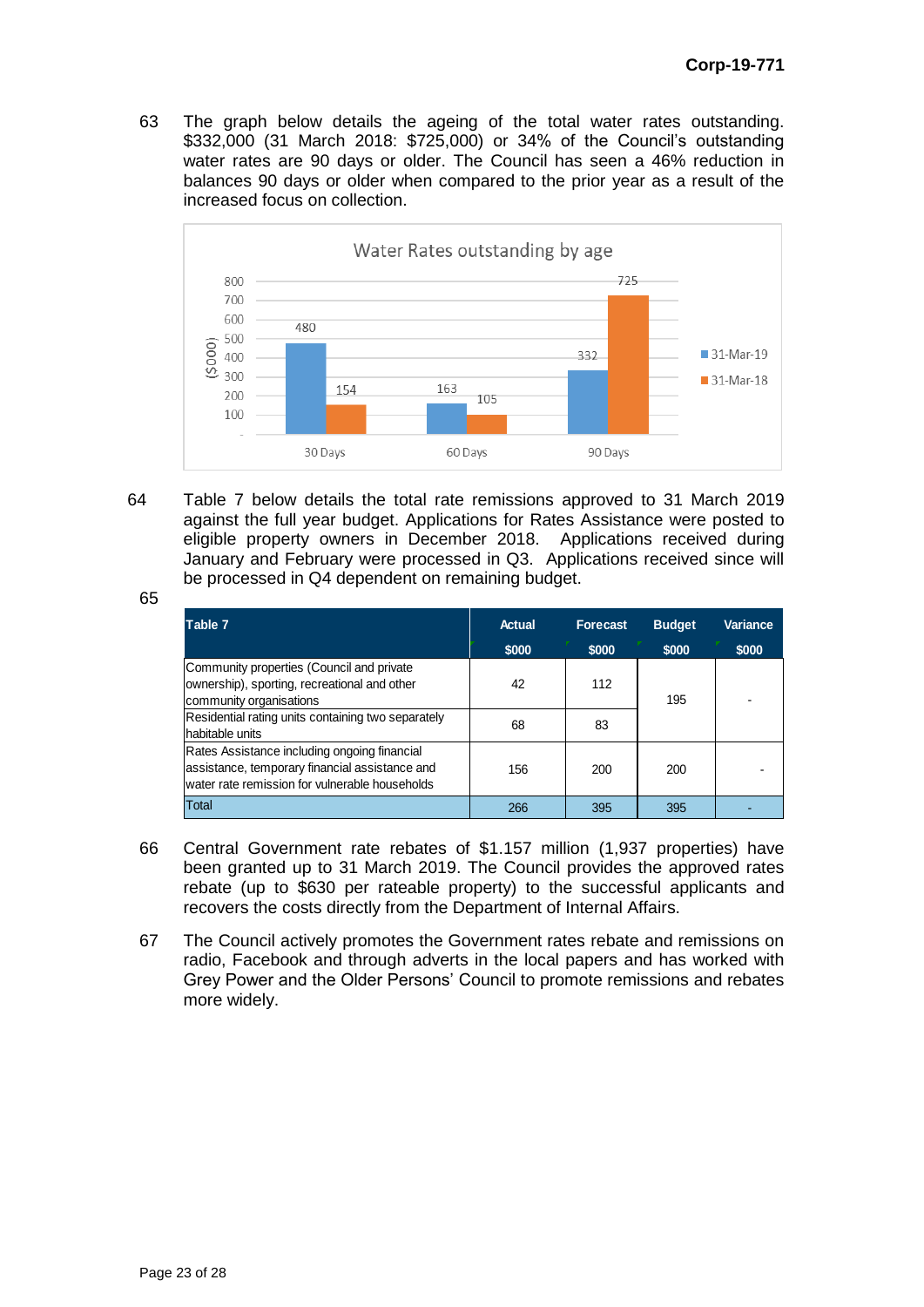# **Part H: Treasury Management**

## **SUMMARY**

- 68 During the past quarter, the Council has issued \$5 million of new debt towards prefunding the April 2020 debt maturity, bringing the total amount of new debt acquired during the past nine months to \$20 million. The funds were placed on term deposit as part of Council's prefunding programme, at the most favourable rates available in the market.
- 69 \$30 million of long term debt matured during March 2019. The full amount was funded through our prefunding programme and repaid from term deposits maturing on the day.
- 70 The Table below shows the movement in the Council's debt balance for the past nine months.

|                                    |                            | <b>Explained by:</b>          |                              |                                |             |  |  |
|------------------------------------|----------------------------|-------------------------------|------------------------------|--------------------------------|-------------|--|--|
| <b>Borrowings</b>                  | <b>Gross</b><br>borrowings | <b>Pre-funding borrowings</b> | <b>Short term</b><br>funding |                                |             |  |  |
|                                    |                            | TD<br><b>March 2019</b>       | TD<br><b>September</b>       | <b>TD</b><br><b>April 2020</b> | <b>MOCL</b> |  |  |
|                                    | \$000                      | \$000                         | \$000                        | \$000                          | \$000       |  |  |
| Opening balance 1 July 2018        | 205.000                    | 30.000                        | 15.000                       |                                |             |  |  |
| New Long term debt issued YTD      | 20,000                     | ۰                             | 5,000                        | 15,000                         |             |  |  |
| Matured Long term debt             | (30,000)                   | (30,000)                      |                              |                                |             |  |  |
| Short term working capital funding | 300                        |                               |                              |                                | 300         |  |  |
| <b>Total</b>                       | 195,300                    |                               | 20,000                       | 15,000                         | 300         |  |  |

71 As at 31 March 2019, the Council had \$51.29 million of cash, term deposits and borrower notes on hand. This is broken down as follows:

| <b>Term deposits &amp; Borrower Notes</b>                      | Prefunding<br>borrowings<br>\$000 | Prefunding<br>capex<br>\$000 | <b>Borrower</b><br>notes<br>\$000 | Cash<br>\$000 | Total cash,<br>term<br>deposits and<br>borrower<br>notes<br>\$000 |
|----------------------------------------------------------------|-----------------------------------|------------------------------|-----------------------------------|---------------|-------------------------------------------------------------------|
| LGFA debt maturing September 2019                              | 20,000                            |                              |                                   |               | 20,000                                                            |
| LGFA debt maturing April 2020                                  | 15.000                            |                              |                                   |               | 15,000                                                            |
| Surplus cash placed on TD for 18/19 Capital Works<br>Programme |                                   | 13.000                       |                                   |               | 13,000                                                            |
| Surplus cash                                                   |                                   |                              |                                   | 167           | 167                                                               |
| Borrower notes held                                            |                                   |                              | 3,120                             |               | 3,120                                                             |
| <b>Total</b>                                                   | 35,000                            | 13,000                       | 3,120                             | 167           | 51,287                                                            |

- 72 Since August 2016, the RBNZ has kept the official cash rate (OCR) at 1.75% with no change for the year.
- 73 The Council's weighted average cost of borrowing for the quarter ended 31 March 2019 was 4.46% compared to the budget of 4.8%.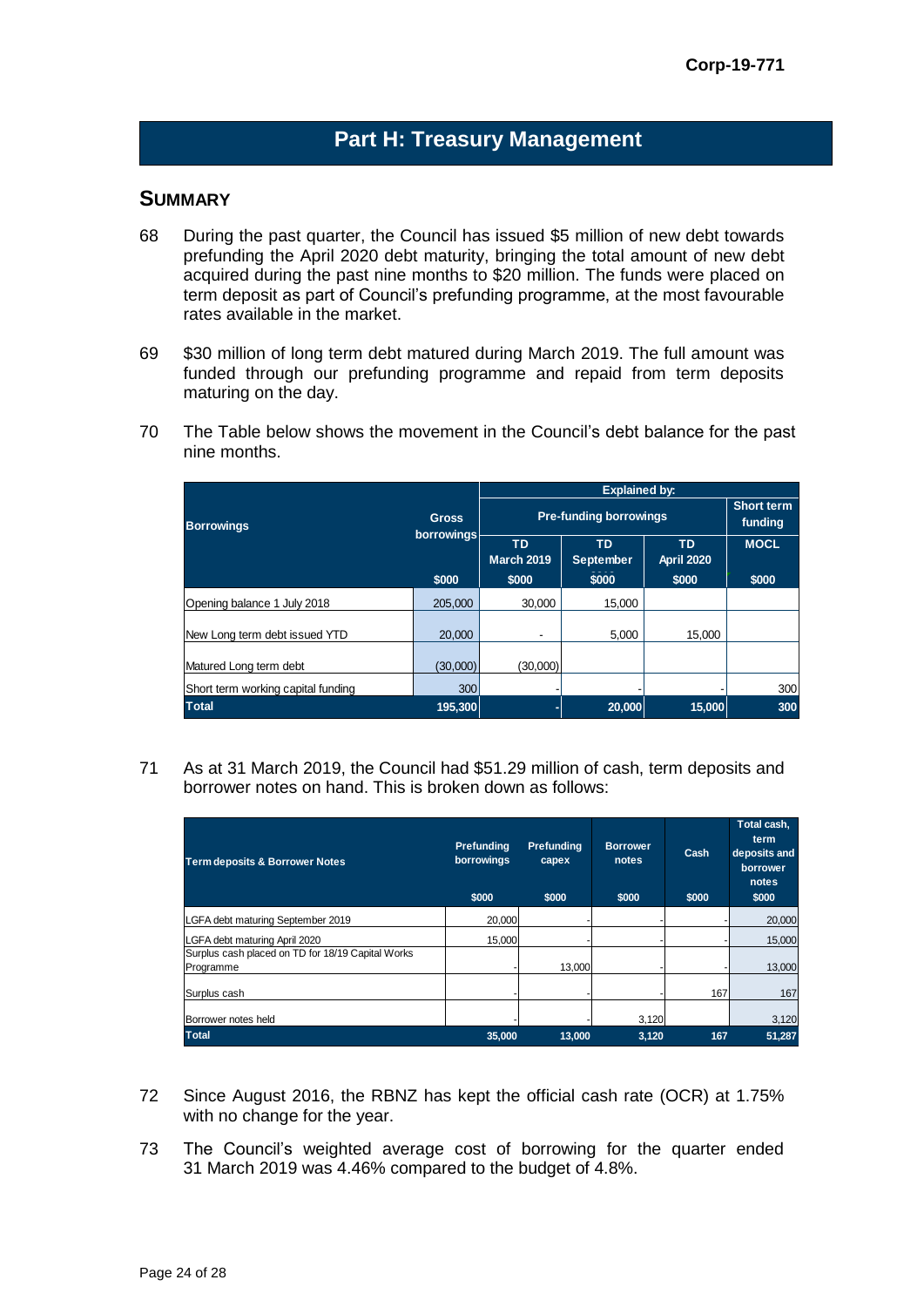#### **Net debt**

- 74 Net debt is the measure of the Council's total borrowings less cash on hand and cash investments (including Local Government Funding Agency (LGFA) borrower notes). Net debt is used to calculate two of the Council's treasury policy limits.
- 75 The table below shows the Council's net debt as at 31 March 2019 against full year forecast and budget.

|                       | <b>Mar YTD</b><br><b>Actual</b><br>\$000's | <b>Full Year</b><br><b>Forecast</b><br>\$000's | <b>Full Year</b><br><b>Budget</b><br>\$000's | <b>Full Year</b><br><b>Variance</b><br>\$000's |
|-----------------------|--------------------------------------------|------------------------------------------------|----------------------------------------------|------------------------------------------------|
| External debt         | 195,300                                    | 210,000                                        | 226,175                                      | (16, 175)                                      |
| less borrower notes   | (3, 120)                                   | (3, 360)                                       | (3,619)                                      | 259                                            |
| less cash investments | (48,167)                                   | (55, 200)                                      | (60,000)                                     | 4,800                                          |
| Net debt              | 144,013                                    | 151,440                                        | 162,556                                      | (11, 116)                                      |

76 The Council is targeting through its financial strategy to keep net borrowings below 200% of operating income. The Council is currently forecasting net borrowings as a share of operating income to be 196% at the end of June 2019.

## **Treasury policy limits**

- 77 The treasury management policy (Policy) contains three financial ratios with either a maximum or minimum policy limit.
- 78 The Policy sets the maximum limit for the ratio of net interest expense to total operating revenue of 20%. The chart below shows actual limits achieved for each quarter.

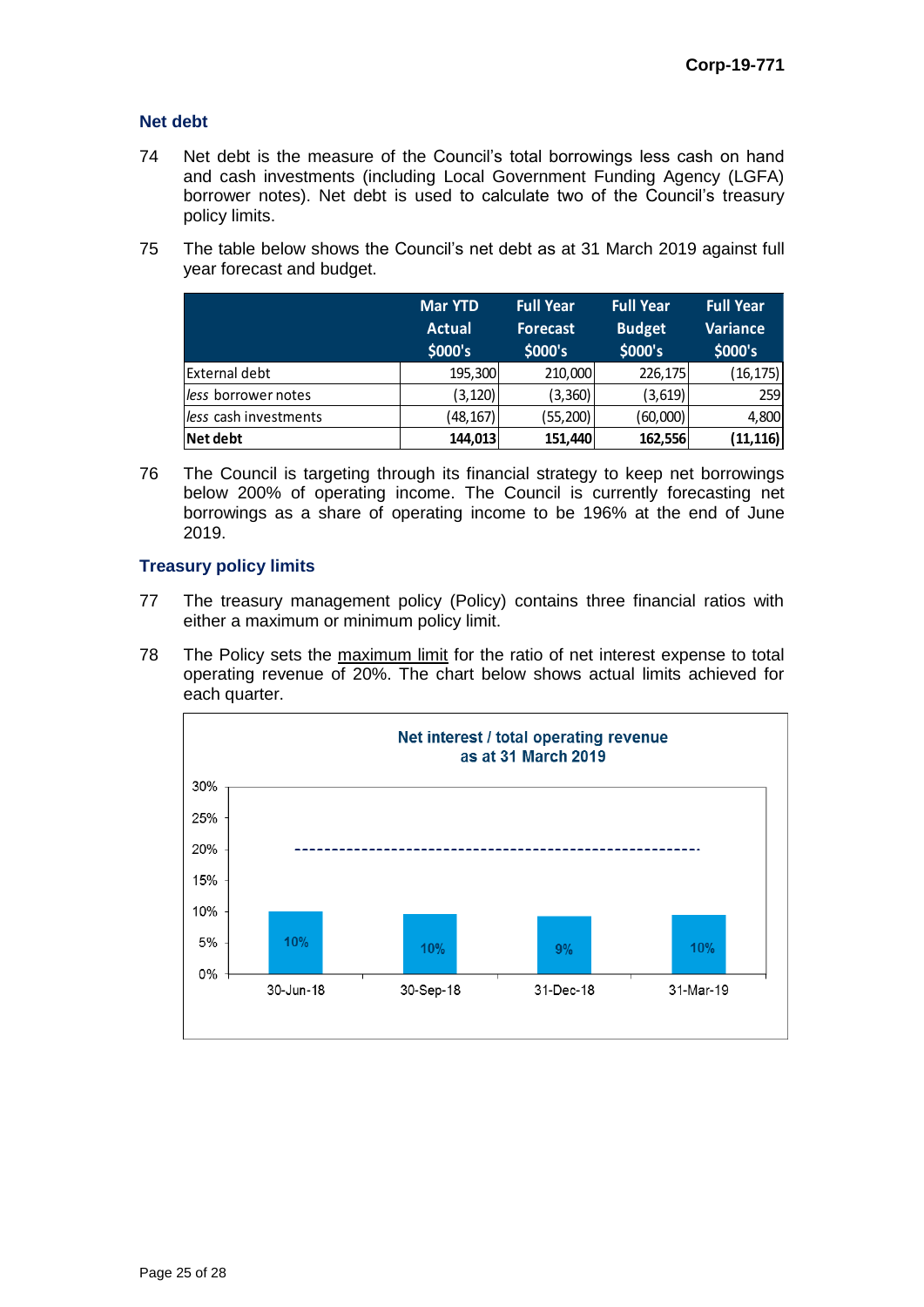79 The Policy sets the minimum limit for the liquidity ratio of 110%. This is a measure of the Council's available financial facilities compared to its current debt levels. The chart below shows actual limits achieved for each quarter.



80 The Policy sets the maximum limit for net debt to operating income of 240%. This is a measure of the Council's ability to repay its debt from the operating revenue it receives during a given financial year.

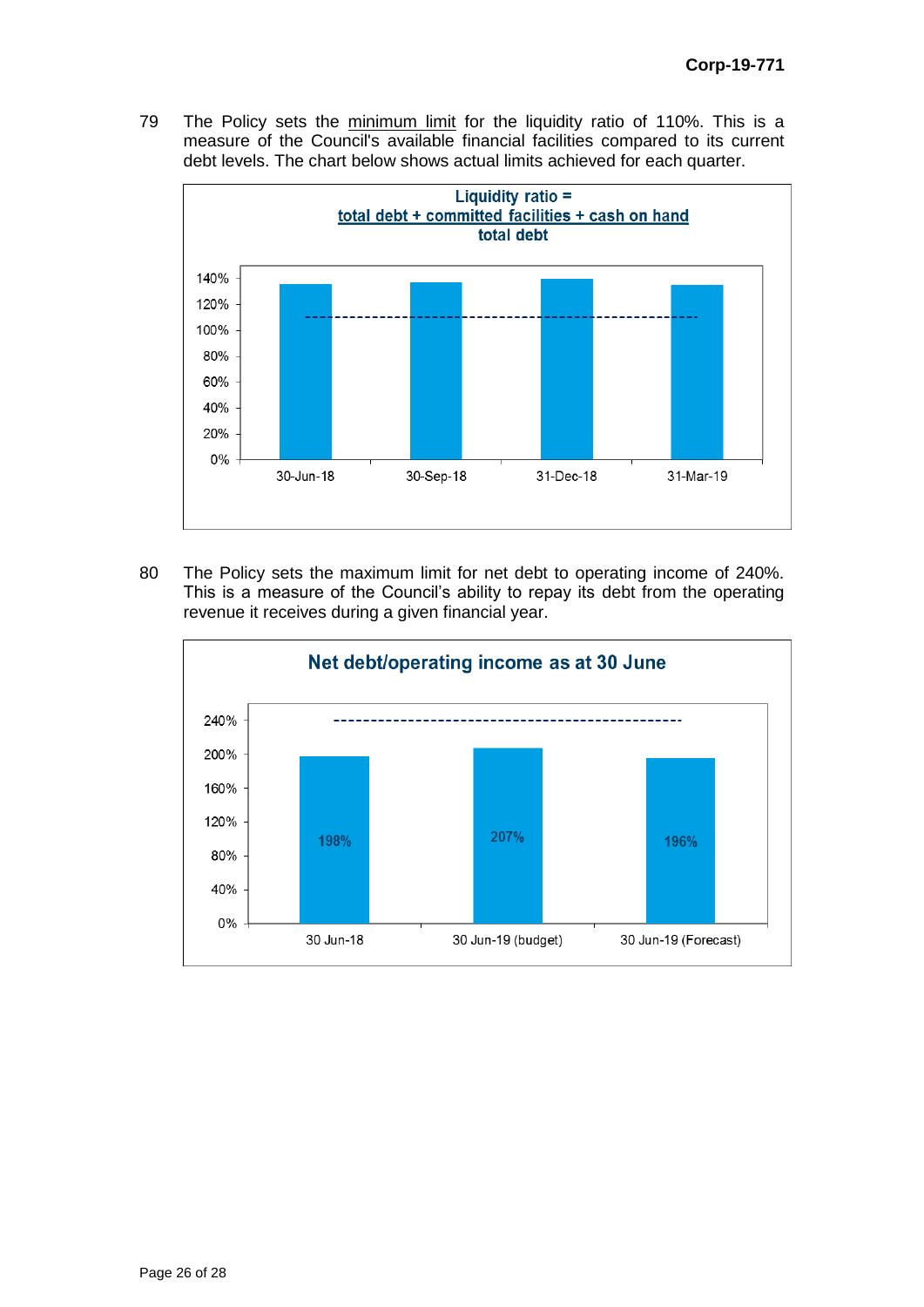## **Part I: Asset Revaluation**

- 81 The Council's asset valuations are performed with sufficient regularity to ensure the carrying amounts are maintained at fair value. All valuations are performed by independent qualified valuers.
- 82 By maintaining asset values at fair value, the Council ensures that it best achieves intergenerational equity whereby ratepayers pay their fair share, and only their fair share, of the assets they use and benefit from.
- 83 From 1 July 2015, the Council transitioned to an annual rolling asset revaluation programme as set out below:

| Asset classification                                                         | <b>Next</b><br><b>Revaluation</b><br>date | Subsequent revaluation       |
|------------------------------------------------------------------------------|-------------------------------------------|------------------------------|
| Water, wastewater and<br>stormwater (including seawalls<br>and river control | 30 June 2020                              | Every two years thereafter   |
| Roading (excluding land under<br>roads)                                      | 30 June 2019                              | Every two years thereafter   |
| Land and buildings (including<br>land under roads revaluation)               | 30 June 2020                              | Every three years thereafter |
| Parks and reserves structures                                                | 30 June 2020                              | Every three years thereafter |

- 84 As seen from the table above, the Council's Roading assets (excluding land under roads) are scheduled to be re-valued in the 2018/19 financial year. This group of assets were previously re-valued in June 2017.
- 85 The Council has again engaged Stantec New Zealand Limited (formerly MWH New Zealand Limited) to perform this revaluation. As with previous valuations, the Council will perform a comprehensive due diligence review of the revaluations provided by independent valuers.
- 86 As changes in the asset values can significantly impact depreciation costs in out years, the Council has requested a draft asset valuation of the Roading assets at 31 January 2019.
- 87 We are currently finalising our due diligence on the draft January revaluation. Based on the impacts of the draft results, an additional \$163,808 of depreciation has been forecast to what was assumed in the 2019/20 LTP. This is due to the significant level of assets vested to the Council this year for subdivisions and local link roads associated with the expressway. The additional depreciation has been included in the 2019/20 Draft Annual Plan.
- 88 The annual report accounting policy relating to the revaluation of Council assets for the 2018/19 year programme included land under roads together with all other roading assets.
- 89 To be consistent with Councils other asset classes of land and buildings, we have elected to revalue land under roads at the same time in 30 June 2020.